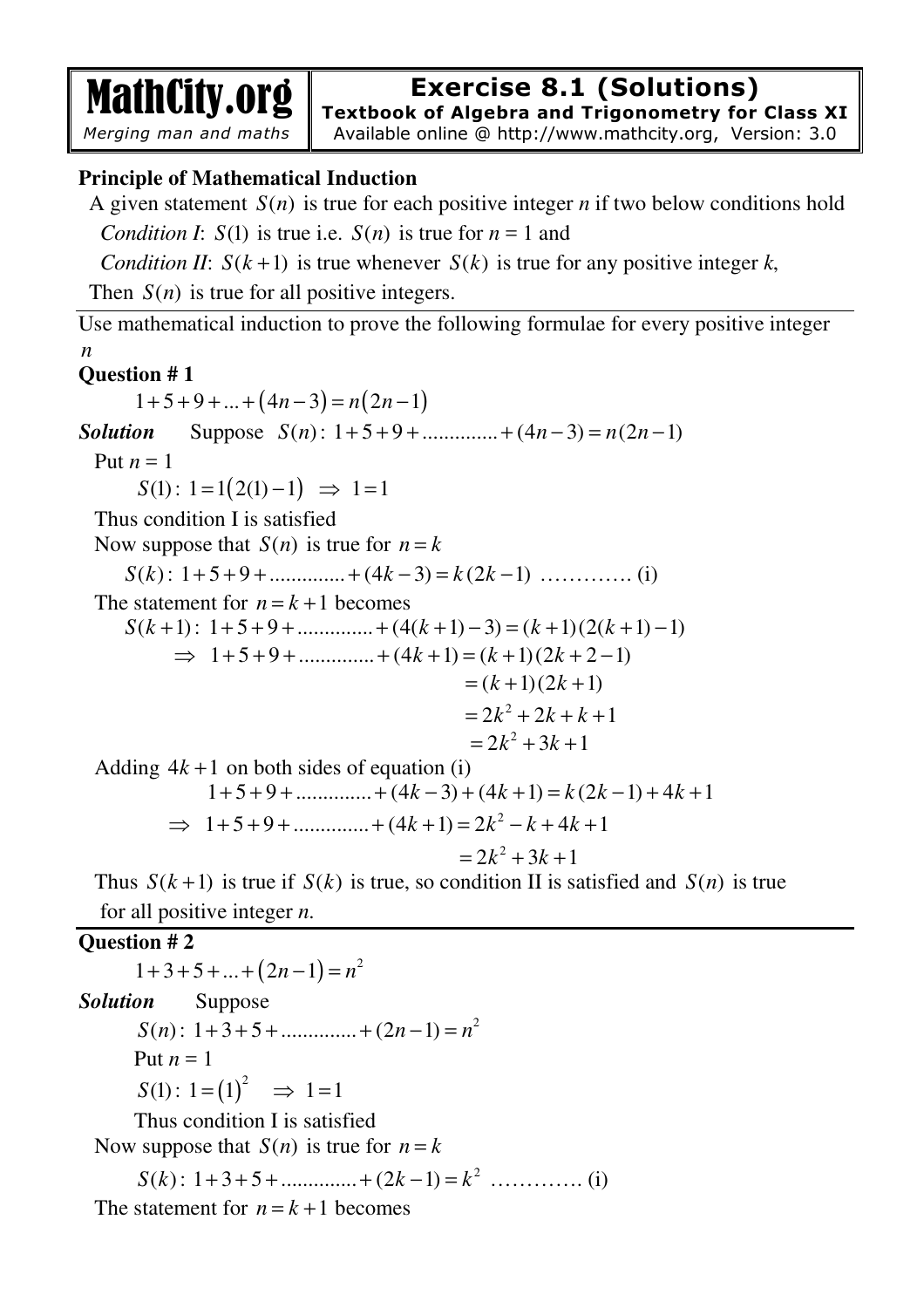$$
S(k+1): 1+3+5+\dots + (2(k+1)-1) = (k+1)^2
$$

 $\Rightarrow$  1+3+5+.............+(2k+1)=(k+1)<sup>2</sup>

Adding  $2k + 1$  on both sides of equation (i)

$$
1+3+5+\dots + (2k-1) + (2k+1) = k^2 + 2k + 1
$$

 $\implies$  1+3+5+.............+(2k+1)=(k+1)<sup>2</sup>

Thus  $S(k+1)$  is true if  $S(k)$  is true, so condition II is satisfied and  $S(n)$  is true for all positive integer *n*.

## **Question # 3**

$$
1+4+7+...+(3n-2) = \frac{n(3n-1)}{2}
$$

*Solution*Suppose

$$
S(n): 1+4+7+............+ (3n-2) = \frac{n(3n-1)}{2}
$$

Put  $n = 1$ 

$$
S(1): 1 = \frac{1(3(1)-1)}{2} \Rightarrow 1 = \frac{2}{2} \Rightarrow 1 = 1
$$

Thus condition I is satisfied

Now suppose that  $S(n)$  is true for  $n = k$ 

$$
S(k): 1+4+7+\dots + (3k-2) = \frac{k(3k-1)}{2} \dots \dots \dots \dots \dots (i)
$$

The statement for  $n = k + 1$  becomes

$$
S(k+1): 1+4+7+............+ (3(k+1)-2) = \frac{(k+1)(3(k+1)-1)}{2}
$$
  
\n
$$
\Rightarrow 1+4+7+............+ (3k+1) = \frac{(k+1)(3k+3-1)}{2}
$$
  
\n
$$
= \frac{(k+1)(3k+2)}{2}
$$

Adding  $3k + 1$  on both sides of equation (i)

$$
1+4+7+\dots + (3k-2) + (3k+1) = \frac{k(3k-1)}{2} + 3k + 1
$$
  
\n
$$
\Rightarrow 1+4+7+\dots + (3k+1) = \frac{k(3k-1)+2(3k+1)}{2}
$$
  
\n
$$
= \frac{3k^2 - k + 6k + 2}{2}
$$
  
\n
$$
= \frac{3k^2 + 5k + 2}{2}
$$
  
\n
$$
= \frac{3k^2 + 3k + 2k + 2}{2}
$$
  
\n
$$
= \frac{3k(k+1) + 2(k+1)}{2}
$$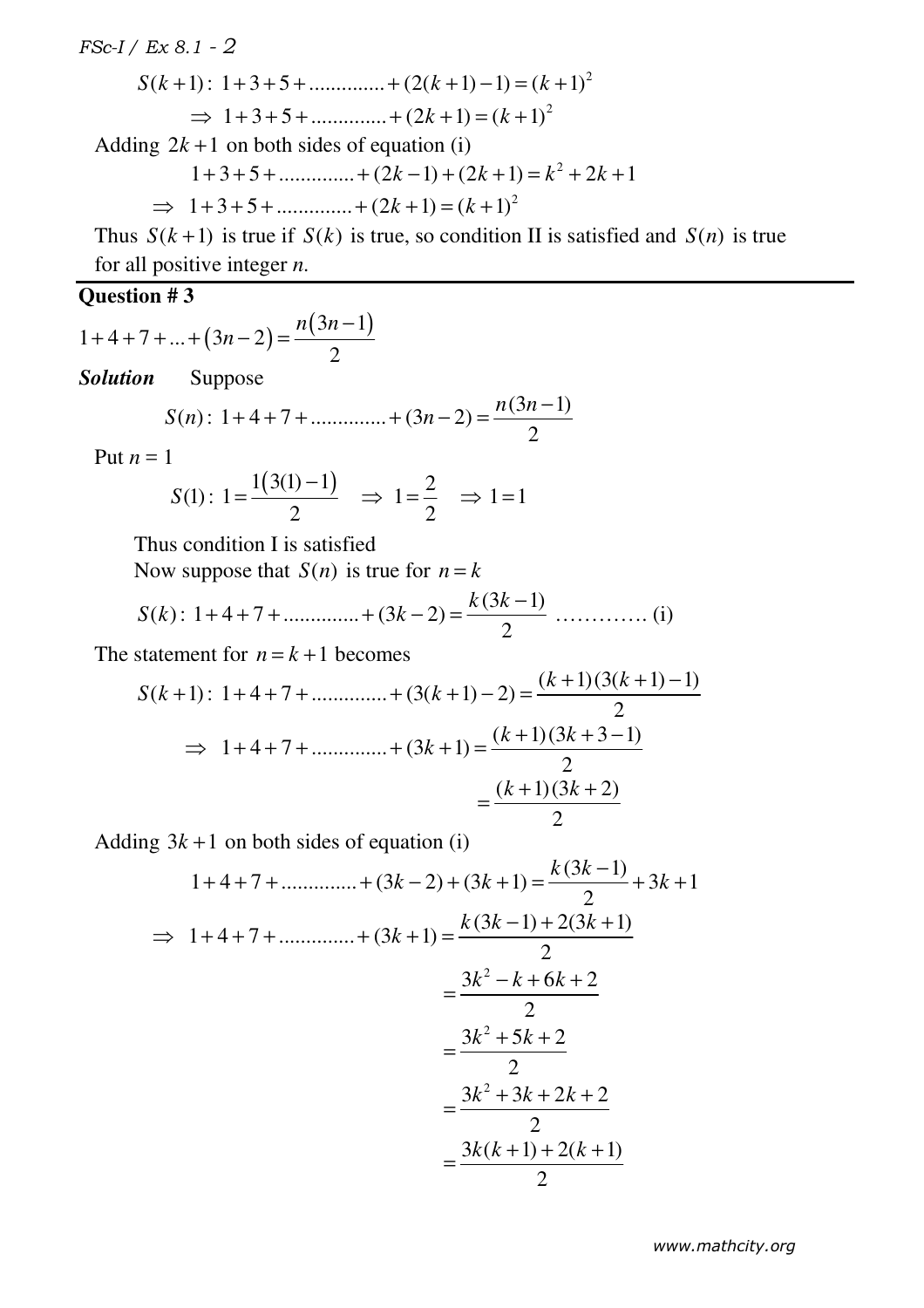$$
=\frac{(k+1)(3k+2)}{2}
$$

Thus  $S(k+1)$  is true if  $S(k)$  is true, so condition II is satisfied and  $S(n)$  is true for all positive integer *n*.

#### **Question # 4**

 $1 + 2 + 4 + \dots + 2^{n} = 2^{n} - 1$ *Solution* Suppose  $S(n): 1+2+4+...$   $2^{n-1}=2^n-1$ Put  $n = 1$  $S(1)$ :  $1 = 2^1 - 1 \implies 1 = 1$  Thus condition I is satisfied Now suppose that  $S(n)$  is true for  $n = k$  $S(k)$ : 1+2+4+..............+2<sup>k-1</sup> = 2<sup>k</sup> −1 .................. (i) The statement for  $n = k + 1$  becomes  $S(k+1): 1+2+4+...$ <br>*n*  $2^{k+1-1} = 2^{k+1}-1$  $\implies$  1+2+4+.............+2<sup>k</sup> = 2<sup>k+1</sup> -1 adding  $2^k$  on both sides of equation (i)  $1+2+4+...$   $2^{k-1}+2^k = 2^k - 1 + 2^k$  $\implies$  1+2+4+.............+2<sup>k</sup> = 2(2<sup>k</sup>)-1  $= 2^{k+1} - 1$  $\therefore$  2<sup>k</sup> + 2<sup>k</sup> = 2(2<sup>k</sup>)

Thus  $S(k+1)$  is true if  $S(k)$  is true, so condition II is satisfied and  $S(n)$  is true for all positive integer *n*.

**Question # 5** 

$$
1 + \frac{1}{2} + \frac{1}{4} + \dots + \frac{1}{2^{n-1}} = 2\left[1 - \frac{1}{2^n}\right]
$$
  
**Solution** Suppose

$$
S(n): 1 + \frac{1}{2} + \frac{1}{4} + \dots + \frac{1}{2^{n-1}} = 2\left(1 - \frac{1}{2^n}\right)
$$

Put  $n=1$ 

$$
S(1): 1 = 2\left(1 - \frac{1}{2^{1}}\right) \implies 1 = 2\left(\frac{1}{2}\right) \implies 1 = 1
$$

Thus condition I is satisfied

Now suppose that  $S(n)$  is true for  $n = k$ 

*S k*( ) : <sup>1</sup> 1 1 1 1 1 .............. 2 1 2 4 2 2 *k k* <sup>−</sup> + + + + = − …………. (i)

The statement for  $n = k + 1$  becomes

$$
S(k+1): 1 + \frac{1}{2} + \frac{1}{4} + \dots + \frac{1}{2^{k+1-1}} = 2\left(1 - \frac{1}{2^{k+1}}\right)
$$
  
\n
$$
\implies 1 + \frac{1}{2} + \frac{1}{4} + \dots + \frac{1}{2^k} = 2 - \frac{2}{2^{k+1}}
$$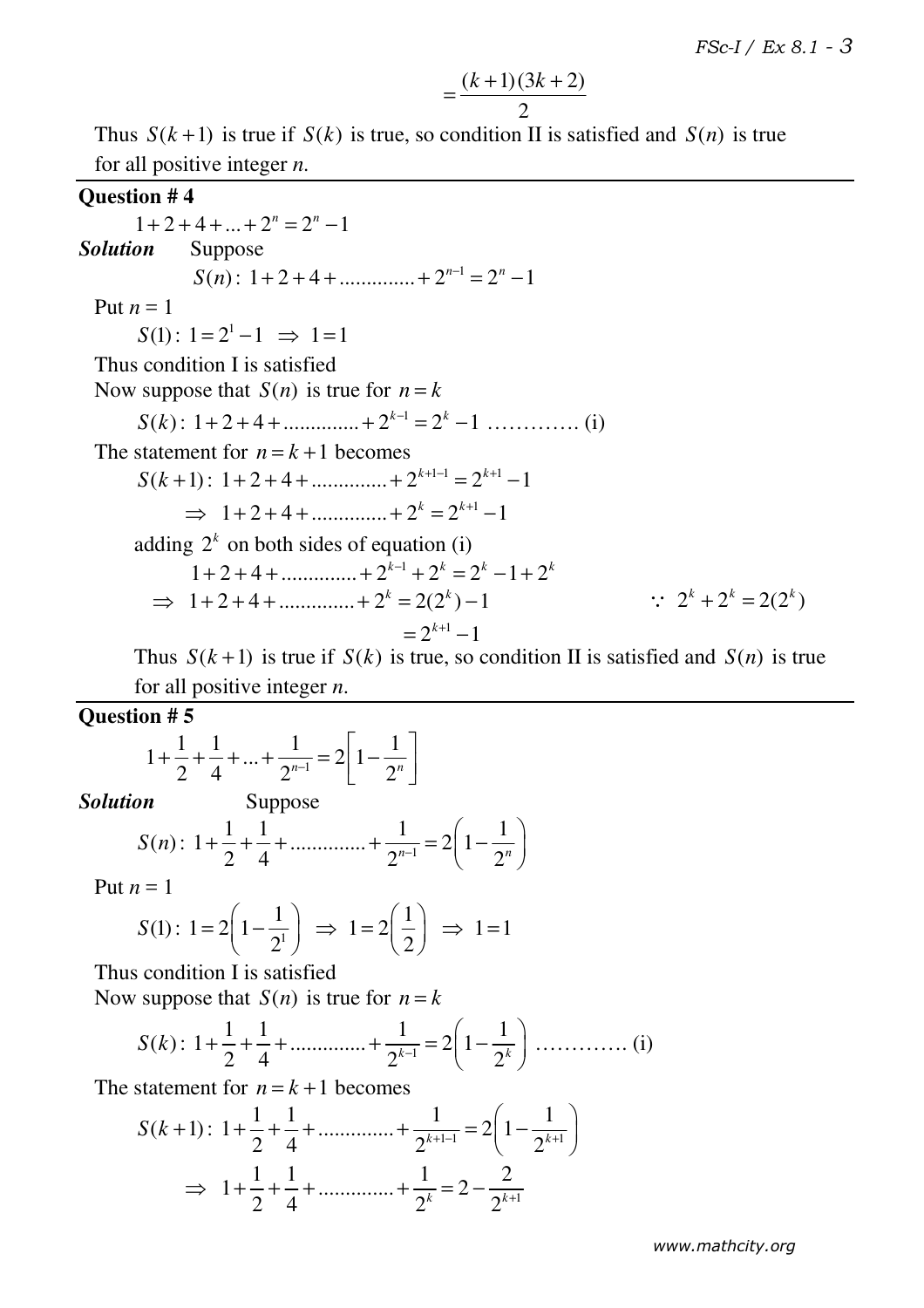$$
=2-\frac{2}{2^k\cdot 2}
$$

$$
=2-\frac{1}{2^k}
$$

Adding  $\frac{1}{2}$  $\frac{1}{2^k}$  on both sides of equation (i)  $1 + \frac{1}{2} + \frac{1}{4} + \dots + \frac{1}{2^{k-1}} + \frac{1}{2^{k+1-1}} = 2\left(1 - \frac{1}{2^k}\right) + \frac{1}{2^k}$  $2^{k+1}$  2<sup>k-1</sup>  $2^{k+1-1}$   $2^{k+1-1}$   $2^{k}$   $2^{k}$   $2^{k}$  $\begin{pmatrix} 1 \end{pmatrix}$  $+\frac{1}{2}+\frac{1}{4}+\dots+\{1}{2^{k-1}}+\frac{1}{2^{k+1-1}}=2\left(1-\frac{1}{2^k}\right)+$  $\Rightarrow 1 + \frac{1}{2} + \frac{1}{4} + \dots + \frac{1}{2^{k+1-1}} = 2 - \frac{2}{2^k} + \frac{1}{2^k}$  $\Rightarrow$  1+ $\frac{1}{2}$ + $\frac{1}{4}$ + .............+ $\frac{1}{2^{k+1-1}}$  = 2 - $\frac{2}{2^k}$  +  $\frac{1}{2^k}$  $= 2 - \frac{1}{2k} (2-1)$  $= 2 - \frac{1}{2^k} (2 = 2 - \frac{1}{2^k} (1)$  $= 2 - \frac{1}{2^k}$ 1 2  $= 2 - \frac{1}{2^k}$ 

Thus  $S(k+1)$  is true if  $S(k)$  is true, so condition II is satisfied and  $S(n)$  is true for all positive integer *n*.

# **Question # 6** *Do yourself as Question # 1*

#### **Question # 7**

 $2 + 6 + 18 + ... + 2 \times 3^{n-1} = 3^n - 1$ *Solution* Suppose  $S(n)$ : 2+6+18+..............+2×3<sup>n-1</sup> = 3<sup>n</sup> -1 Put  $n=1$  $S(1): 2 = 3<sup>1</sup> - 1 \Rightarrow 2 = 2$  Thus condition I is satisfied Now suppose that  $S(n)$  is true for  $n = k$ *S k*( ) : <sup>1</sup> 2 6 18 .............. 2 3 3 1 *k k* <sup>−</sup> + + + + × = − …………. (i) The statement for  $n = k + 1$  becomes  $S(k+1)$ : 2+6+18 + ............... + 2×3<sup>k+1-1</sup> = 3<sup>k+1</sup> -1 Adding  $2 \times 3^k$  on both sides of equation (i)  $2 + 6 + 18 + \dots + 2 \times 3^{k-1} + 2 \times 3^k = 3^k - 1 + 2 \times 3^k$  $\implies$  2 + 6 + 18 + .............. + 2 × 3<sup>k+1-1</sup> = 3(3<sup>k</sup>) – 1  $= 3^{k+1} - 1$  $\therefore$  3<sup>k</sup> + 2 × 3<sup>k</sup> = 3(3<sup>k</sup>)

Thus  $S(k+1)$  is true if  $S(k)$  is true, so condition II is satisfied and  $S(n)$  is true for all positive integer *n*.

#### **Question # 8**

$$
1 \times 3 + 2 \times 5 + 3 \times 7 + \dots + n \times (2n+1) = \frac{n(n+1)(4n+5)}{6}
$$

*Solution* Suppose

$$
S(n): 1 \times 3 + 2 \times 5 + 3 \times 7 + \dots + n \times (2n+1) = \frac{n(n+1)(4n+5)}{6}
$$

Put  $n=1$ 

 *www.mathcity.org*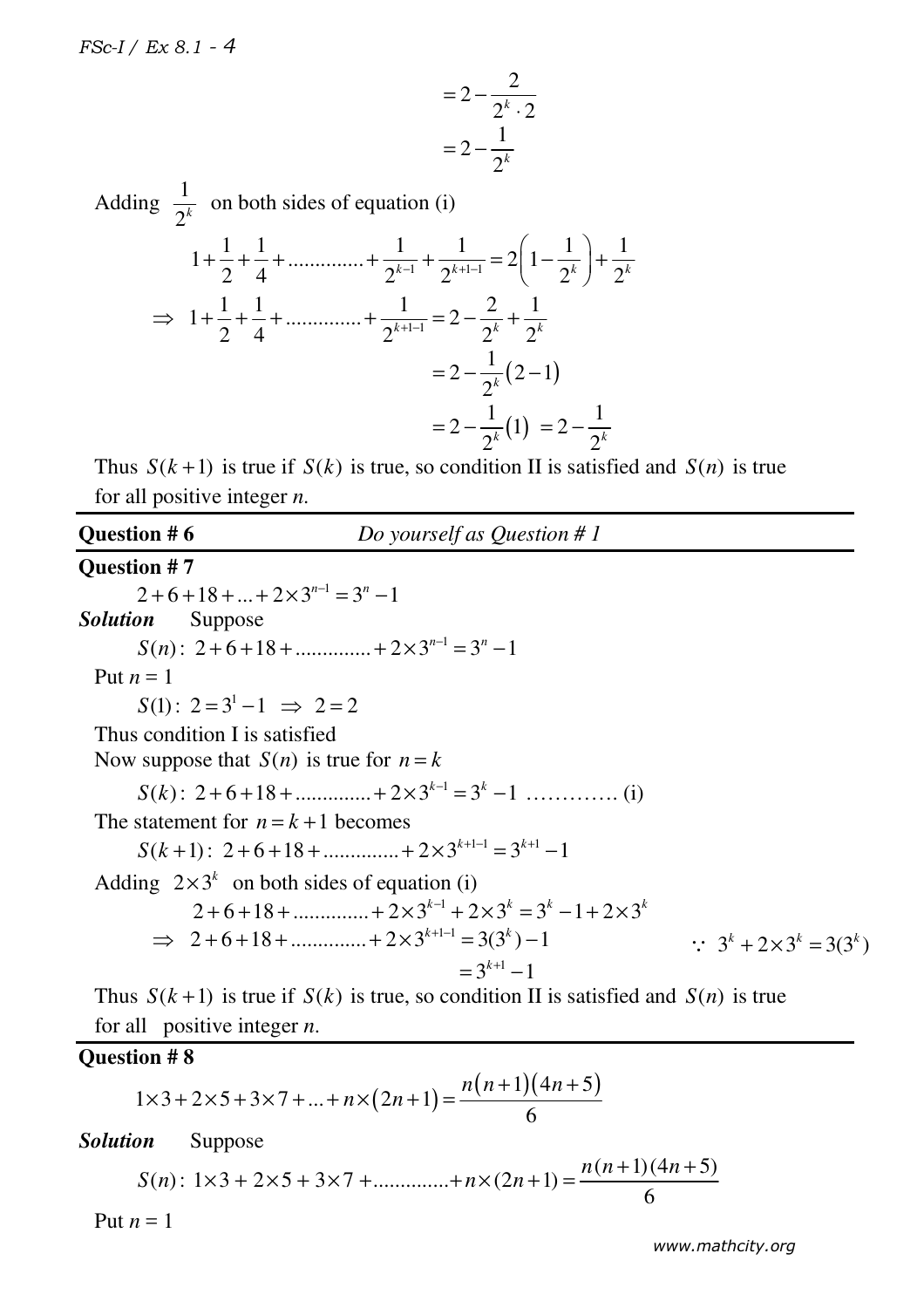$$
S(1): 1 \times 3 = \frac{1(1+1)(4(1)+5)}{6} \Rightarrow 3 = \frac{(2)(9)}{6} \Rightarrow 3 = 3
$$

 Thus condition I is satisfied Now suppose that  $S(n)$  is true for  $n = k$ 

$$
S(k): 1 \times 3 + 2 \times 5 + 3 \times 7 + \dots + k \times (2k+1) = \frac{k(k+1)(4k+5)}{6} \dots \dots (i)
$$

The statement for  $n = k + 1$  becomes

$$
S(k+1): 1 \times 3 + 2 \times 5 + 3 \times 7 + \dots + (k+1) \times (2(k+1)+1) = \frac{(k+1)(k+1+1)(4(k+1)+5)}{6}
$$
  
\n
$$
\implies 1 \times 3 + 2 \times 5 + 3 \times 7 + \dots + (k+1) \times (2k+3) = \frac{(k+1)(k+2)(4k+9)}{6}
$$

Adding  $(k+1)\times (2k+3)$  on both sides of equation (i)

$$
1 \times 3 + 2 \times 5 + 3 \times 7 + \dots + k \times (2k+1) + (k+1) \times (2k+3) = \frac{k(k+1)(4k+5)}{6} + (k+1) \times (2k+3)
$$
  
\n
$$
\Rightarrow 1 \times 3 + 2 \times 5 + 3 \times 7 + \dots + (k+1) \times (2k+3) = (k+1) \left( \frac{k(4k+5)}{6} + (2k+3) \right)
$$
  
\n
$$
= (k+1) \left( \frac{k(4k+5) + 6(2k+3)}{6} \right)
$$
  
\n
$$
= (k+1) \left( \frac{4k^2 + 5k + 12k + 18}{6} \right)
$$
  
\n
$$
= (k+1) \left( \frac{4k^2 + 17k + 18}{6} \right)
$$
  
\n
$$
= (k+1) \left( \frac{4k^2 + 17k + 18}{6} \right)
$$
  
\n
$$
= (k+1) \left( \frac{4k^2 + 8k + 9k + 18}{6} \right)
$$
  
\n
$$
= (k+1) \left( \frac{4k(k+2) + 9(k+2)}{6} \right)
$$
  
\n
$$
= (k+1) \left( \frac{k+2)(4k+9}{6} \right)
$$
  
\n
$$
= \frac{(k+1)(k+2)(4k+9)}{6}
$$

Thus  $S(k+1)$  is true if  $S(k)$  is true, so condition II is satisfied and  $S(n)$  is true for all positive integer *n*.

**Question # 9**  

$$
1 \times 2 + 2 \times 3 + 3 \times 4 + ... + n \times (n+1) = \frac{n(n+1)(n+2)}{3}
$$
  
**Solution** Do yourself as Question # 8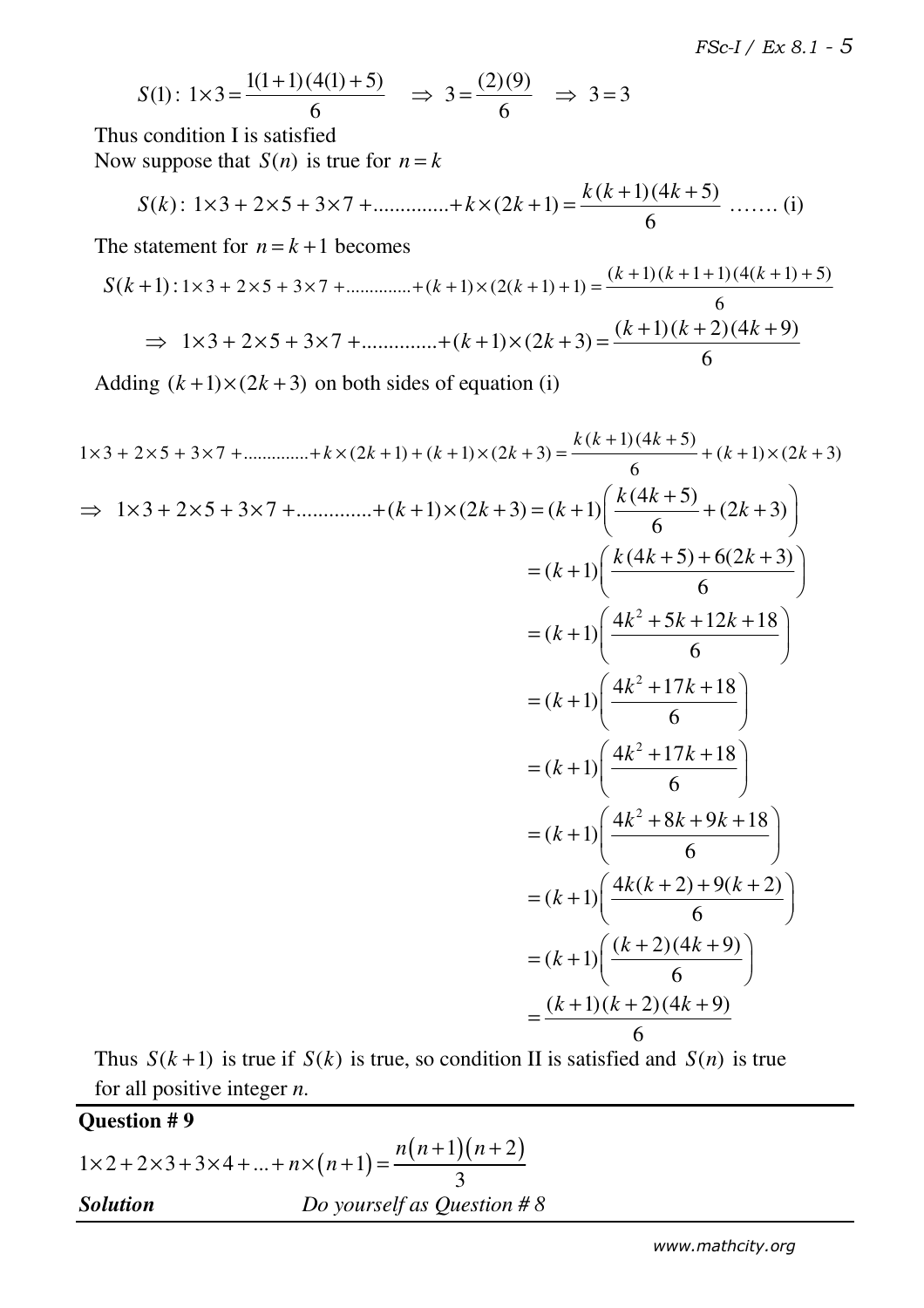# **Question # 10**

|                         | $1 \times 2 + 3 \times 4 + 5 \times 6 +  + (2n-1) \times 2n = \frac{n(n+1)(4n-1)}{2}$                                                                                                                            |
|-------------------------|------------------------------------------------------------------------------------------------------------------------------------------------------------------------------------------------------------------|
|                         |                                                                                                                                                                                                                  |
| Solution                | Do yourself as Question #8                                                                                                                                                                                       |
| Question #11            | $\frac{1}{1\times2} + \frac{1}{2\times3} + \frac{1}{3\times4} + \dots + \frac{1}{n(n+1)} = 1 - \frac{1}{n+1}$                                                                                                    |
| <b>Solution</b> Suppose |                                                                                                                                                                                                                  |
|                         | $S(n):$ $\frac{1}{1\times 2} + \frac{1}{2\times 3} + \frac{1}{3\times 4} + \dots + \frac{1}{n(n+1)} = 1 - \frac{1}{n+1}$                                                                                         |
| Put $n=1$               |                                                                                                                                                                                                                  |
|                         | $S(1): \frac{1}{1 \times 2} = 1 - \frac{1}{1+1} \Rightarrow \frac{1}{2} = 1 - \frac{1}{2} \Rightarrow \frac{1}{2} = \frac{1}{2}$<br>Thus condition I is satisfied<br>Now suppose that $S(n)$ is true for $n = k$ |
|                         | $S(k):$ $\frac{1}{1\times2} + \frac{1}{2\times3} + \frac{1}{3\times4} + \dots + \frac{1}{k(k+1)} = 1 - \frac{1}{k+1} + \dots$ (i)                                                                                |
|                         | The statement for $n = k + 1$ becomes                                                                                                                                                                            |
|                         | $S(k+1): 1+\frac{1}{2}+\frac{1}{4}+\dots+\frac{1}{(k+1)(k+1+1)}=1-\frac{1}{k+1+1}$                                                                                                                               |
|                         | $\Rightarrow 1 + \frac{1}{2} + \frac{1}{4} + \dots + \frac{1}{(k+1)(k+2)} = 1 - \frac{1}{k+2}$                                                                                                                   |
|                         | Adding $\frac{1}{(k+1)(k+2)}$ on both sides of equation (i)                                                                                                                                                      |
|                         | $\frac{1}{1 \times 2} + \frac{1}{2 \times 3} + \frac{1}{3 \times 4} + \dots + \frac{1}{k(k+1)} + \frac{1}{(k+1)(k+2)} = 1 - \frac{1}{k+1} + \frac{1}{(k+1)(k+2)}$                                                |
|                         | $\Rightarrow \frac{1}{1 \times 2} + \frac{1}{2 \times 3} + \frac{1}{3 \times 4} + \dots + \frac{1}{(k+1)(k+2)} = 1 - \frac{1}{k+1} \left( 1 - \frac{1}{(k+2)} \right)$                                           |
|                         | $=1-\frac{1}{k+1}\left(\frac{k+2-1}{k+2}\right)$                                                                                                                                                                 |
|                         | $=1-\frac{1}{k+1}\left(\frac{k+1}{k+2}\right)$                                                                                                                                                                   |
|                         | $=1-\frac{1}{k+2}$                                                                                                                                                                                               |

Thus  $S(k+1)$  is true if  $S(k)$  is true, so condition II is satisfied and  $S(n)$  is true for all positive integer *n*.

# **Question # 12**

$$
\frac{1}{1 \times 3} + \frac{1}{3 \times 5} + \frac{1}{5 \times 7} + \dots + \frac{1}{(2n-1)(2n+1)} = \frac{n}{2n+1}
$$

 *www.mathcity.org*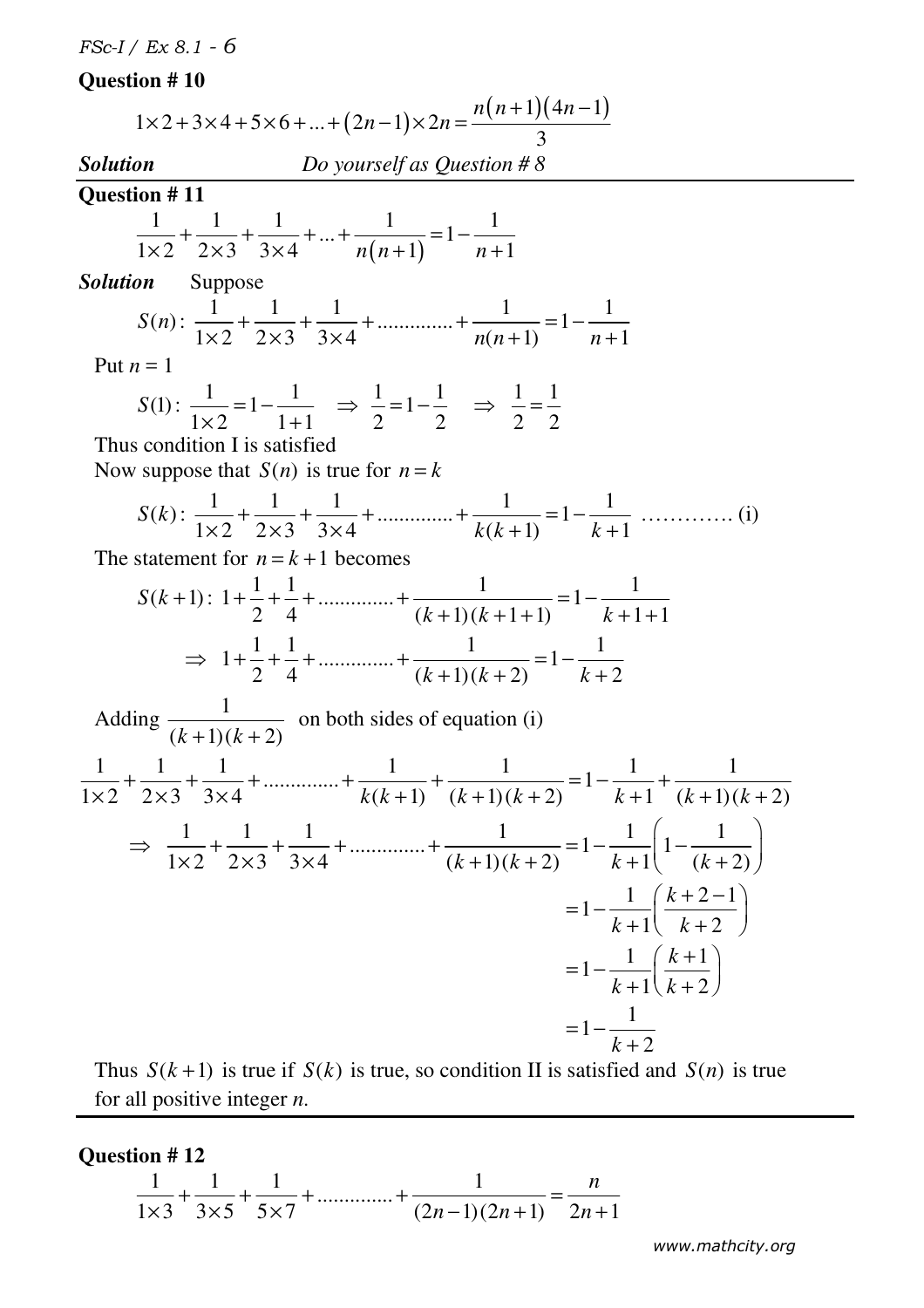Solution Suppose  
\n
$$
S(n): \frac{1}{1\times 3} + \frac{1}{3\times 5} + \frac{1}{5\times 7} + \dots + \frac{1}{(2n-1)(2n+1)} = \frac{n}{2n+1}
$$
\nPut  $n = 1$   
\n
$$
S(1): \frac{1}{1\times 3} = \frac{1}{2(1)+1} \Rightarrow \frac{1}{3} = \frac{1}{3}
$$
\nThus condition I is satisfied  
\nNow suppose that  $S(n)$  is true for  $n = k$   
\n
$$
S(k): \frac{1}{1\times 3} + \frac{1}{3\times 5} + \frac{1}{5\times 7} + \dots + \frac{1}{(2k-1)(2k+1)} = \frac{k}{2k+1} + \dots + (k+1) = \frac{k+1}{2(k+1)+1}
$$
\n
$$
\Rightarrow \frac{1}{1\times 3} + \frac{1}{3\times 5} + \frac{1}{5\times 7} + \dots + \frac{1}{(2(k+1)-1)(2(k+1)+1)} = \frac{k+1}{2(k+1)+1}
$$
\n
$$
\Rightarrow \frac{1}{1\times 3} + \frac{1}{3\times 5} + \frac{1}{5\times 7} + \dots + \frac{1}{(2k+1)(2k+3)} = \frac{k+1}{2k+3}
$$
\nAdding  $\frac{1}{(2k+1)(2k+3)}$  on both sides of equation (i)  
\n
$$
\frac{1}{1\times 3} + \frac{1}{3\times 5} + \frac{1}{5\times 7} + \dots + \frac{1}{(2k-1)(2k+1)} + \frac{1}{(2k+1)(2k+3)} = \frac{k}{2k+1} + \frac{1}{(2k+1)(2k+3)}
$$
\n
$$
\Rightarrow \frac{1}{1\times 3} + \frac{1}{3\times 5} + \frac{1}{5\times 7} + \dots + \frac{1}{(2k+1)(2k+3)} = \frac{1}{2k+1} \left(k + \frac{1}{(2k+3)}\right)
$$
\n
$$
= \frac{1}{2k+1} \left(\frac{k(2k+3)+1}{2k+3}\right)
$$
\n
$$
= \frac{1}{2k+1} \left(\frac{k(2k+3)+1}{2k+3}\right)
$$
\n
$$
= \frac{1}{
$$

for all positive integer *n*.

**Question # 13**   $1 \t1 \t1$ ..............  $2 \times 5$   $5 \times 8$   $8 \times 11$   $(3n-1)(3n+2)$   $2(3n+2)$ *n*  $n-1(3n+2)$  2(3*n*  $+\frac{1}{\epsilon_0}+\frac{1}{\epsilon_1}+\dots+\frac{1}{\epsilon_n}=\frac{1}{\epsilon_0}$  $\times 5$  5×8 8×11 (3n-1)(3n+2) 2(3n+

 *www.mathcity.org*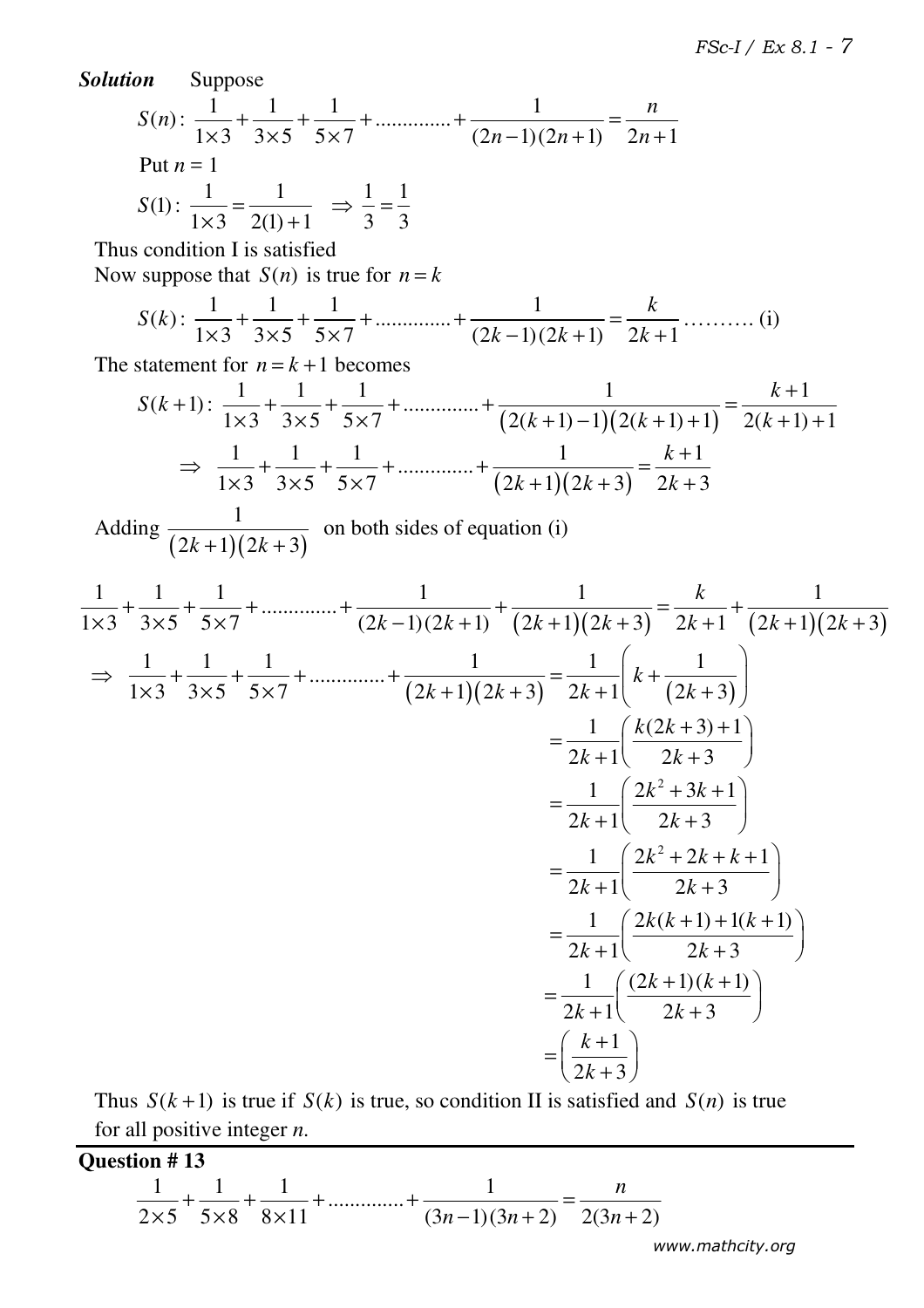#### *Solution Do yourself as Question # 12*

#### **Question # 14**

$$
r + r2 + r3 + \dots + rn = \frac{r(1 - rn)}{1 - r}
$$
 (r \neq 1)

**Solution** Suppose 
$$
S(n): r + r^2 + r^3 + \dots + r^n = \frac{r(1 - r^n)}{1 - r}
$$

Put  $n = 1$ 

$$
S(1): r = \frac{r(1 - r^1)}{1 - r} \Rightarrow r = r
$$

Thus condition I is satisfied

Now suppose that  $S(n)$  is true for  $n = k$ 

$$
S(k): r + r2 + r3 + \dots + rk = \frac{r(1 - rk)}{1 - r} \dots \dots \dots \dots (i)
$$

The statement for  $n = k + 1$  becomes

$$
S(k+1): r + r2 + r3 + \dots + rk+1 = \frac{r(1 - rk+1)}{1 - r}
$$

Adding  $r^{k+1}$  on both sides of equation (i)

$$
r + r^{2} + r^{3} + \dots + r^{k} + r^{k+1} = \frac{r(1 - r^{k})}{1 - r} + r^{k+1}
$$
  
\n
$$
\Rightarrow r + r^{2} + r^{3} + \dots + r^{k+1} = \frac{r(1 - r^{k}) + r^{k+1}(1 - r)}{1 - r}
$$
  
\n
$$
= \frac{r - r^{k+1} + r^{k+1} - r^{k+2}}{1 - r}
$$
  
\n
$$
= \frac{r - r^{k+2}}{1 - r}
$$
  
\n
$$
= \frac{r(1 - r^{k+1})}{1 - r}
$$

Thus  $S(k+1)$  is true if  $S(k)$  is true, so condition II is satisfied and  $S(n)$  is true for all positive integer *n*.

## **Question # 15**

$$
a + (a + d) + (a + 2d) + \dots + [a + (n-1)d] = \frac{n}{2} [2a + (n-1)d]
$$

*Solution* Suppose

$$
S(n): a + (a + d) + (a + 2d) + \dots + [a + (n-1)d] = \frac{n}{2} [2a + (n-1)d]
$$
  
Put  $n = 1$ 

$$
S(1): a = \frac{1}{2} [2a + (1-1)d] \Rightarrow a = \frac{1}{2} [2a + (0)d] \Rightarrow a = \frac{1}{2} [2a] = a
$$

Thus condition I is satisfied

Now suppose that  $S(n)$  is true for  $n = k$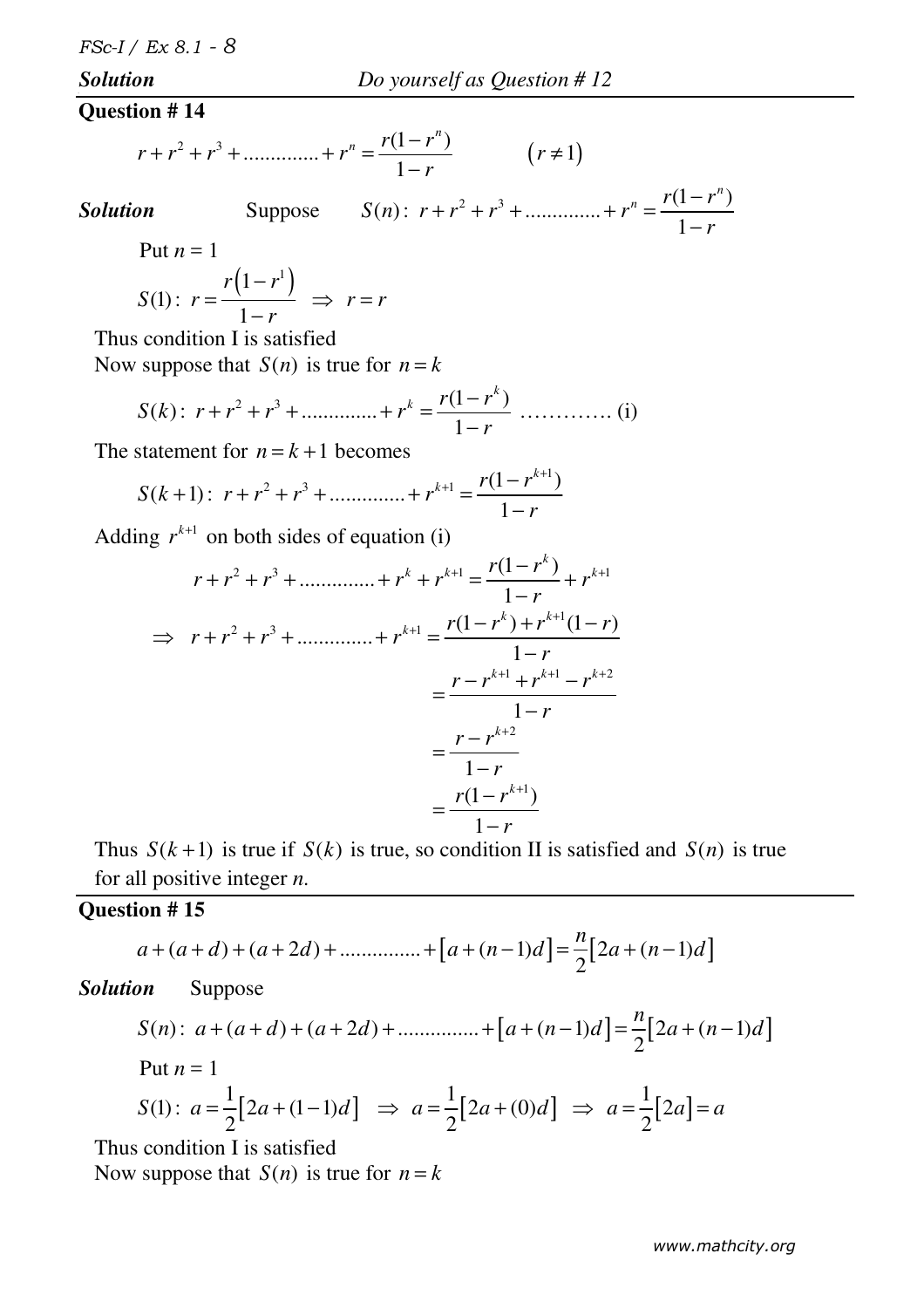$$
S(k): a + (a+d) + (a+2d) + \dots + [a+(k-1)d] = \frac{k}{2}[2a + (k-1)d] \dots
$$
\nThe statement for  $n = k+1$  becomes

\n
$$
S(k+1): a + (a+d) + (a+2d) + \dots + [a+(k+1-1)d] = \frac{k+1}{2}[2a + (k+1-1)d]
$$
\n
$$
\Rightarrow a + (a+d) + (a+2d) + \dots + [a+kd] = \frac{k+1}{2}[2a+kd]
$$
\nAdding  $a+kd$  on both sides of equation (i)

\n
$$
a + (a+d) + (a+2d) + \dots + [a+(k-1)d] + [a+kd] = \frac{k}{2}[2a+(k-1)d] + [a+kd]
$$
\n
$$
\Rightarrow a + (a+d) + (a+2d) + \dots + [a+kd] = \frac{k}{2}[2a+kd-d] + [a+kd]
$$
\n
$$
= \frac{k[2a+kd-d]+2[a+kd]}{2}
$$
\n
$$
= \frac{2ak+k^2d-kd+2a+2kd}{2}
$$
\n
$$
= \frac{2ak+2a+k^2d+kd+2a}{2}
$$
\n
$$
= \frac{2ak+2a+k^2d+kd}{2}
$$
\n
$$
= \frac{2a(k+1)+kd(k+1)}{2}
$$
\n
$$
= \frac{(k+1)(2a+kd)}{2}
$$

Thus  $S(k+1)$  is true if  $S(k)$  is true, so condition II is satisfied and  $S(n)$  is true for all positive integer *n*.

**Question # 16**   $1 \cdot |1 + 2 \cdot |2 + 3 \cdot |3 + \dots + n \cdot |n = |n + 1 - 1|$ 

 *www.mathcity.org Solution*  Suppose  $S(n)$ :  $1 \cdot \lfloor 1 + 2 \cdot \lfloor 2 + 3 \cdot \lfloor 3 + \dots \rfloor + n \cdot \lfloor n = \lfloor n + 1 \rfloor - 1$ Put  $n = 1$  $S(1): 1 \cdot \lfloor 1 = \lfloor 1 + 1 \rfloor - 1 \Rightarrow 1 = \lfloor 2 - 1 \rfloor \Rightarrow 1 = 2 - 1 \Rightarrow 1 = 1$  Thus condition I is satisfied Now suppose that  $S(n)$  is true for  $n = k$  $S(k)$ :  $1 \cdot |1 + 2 \cdot |2 + 3 \cdot |3 + \dots | k \cdot |k = |k + 1 - 1 \dots | (i)$ The statement for  $n = k + 1$  becomes  $S(k+1): 1 \cdot |1+2 \cdot |2+3 \cdot |3+.........+ (k+1) \cdot |k+1| = |k+1+1-1|$  $\Rightarrow 1 \cdot [1 + 2 \cdot [2 + 3 \cdot [3 + \dots + (k + 1) \cdot [k + 1 - k + 2 - 1$ Adding  $(k+1)$   $\cdot$   $\vert k+1$  on both sides of equation (i)  $1 \cdot |1 + 2 \cdot |2 + 3 \cdot |3 + \dots | k \cdot |k + (k+1) \cdot |k + 1 = |k+1-1+(k+1) \cdot |k+1|$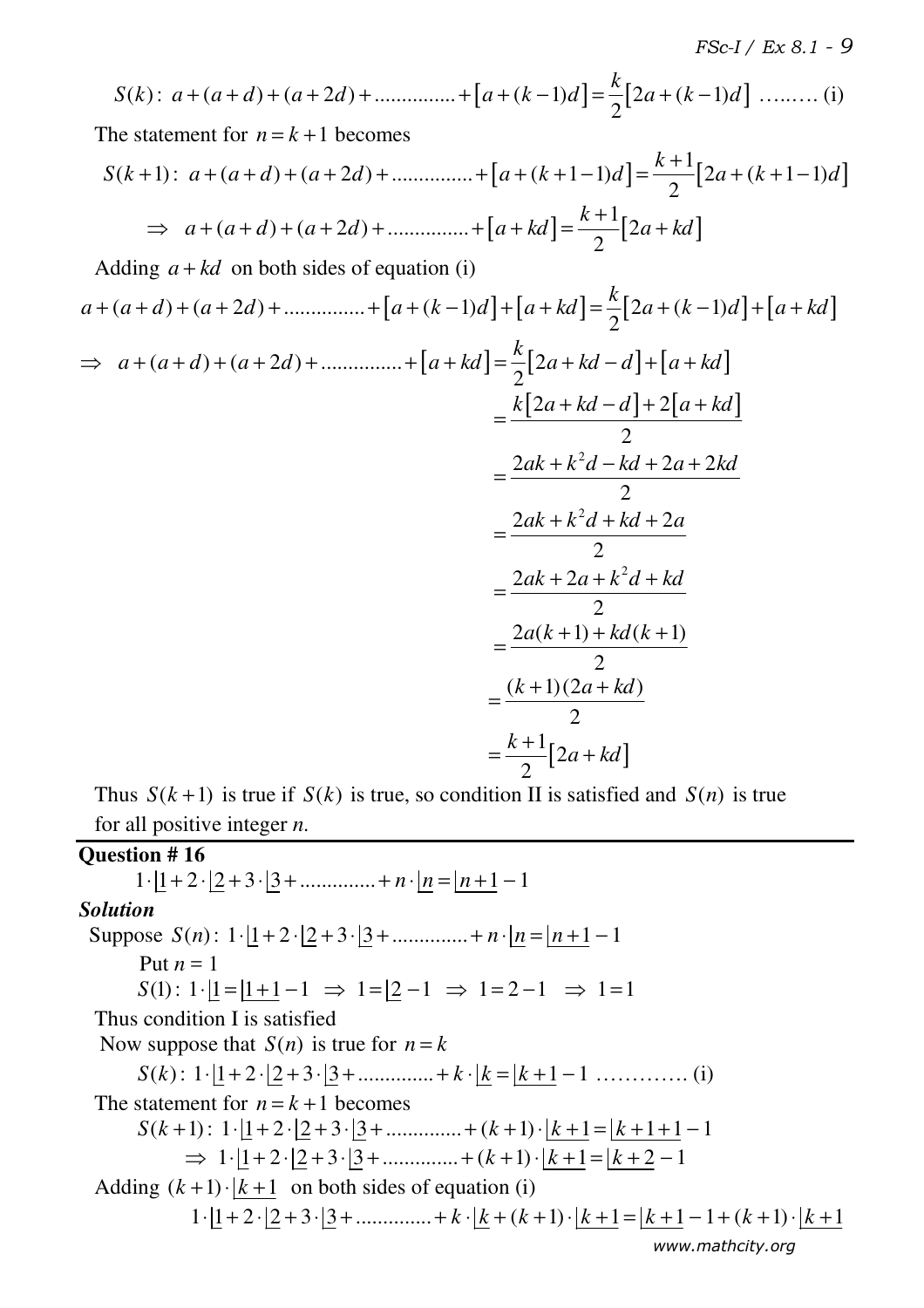$$
\Rightarrow 1 \cdot [1 + 2 \cdot [2 + 3 \cdot [3 + \dots] + (k + 1) \cdot [k + 1] = [k + 1 + [k + 1(k + 1) - 1]]
$$
  
\n
$$
= [k + 1 (1 + k + 1) - 1]
$$
  
\n
$$
= [k + 1 (k + 2) - 1]
$$
  
\n
$$
= (k + 2)[k + 1 - 1]
$$
  
\n
$$
= [k + 2 - 1]
$$

Thus  $S(k+1)$  is true if  $S(k)$  is true, so condition II is satisfied and  $S(n)$  is true for all positive integer *n*.

#### **Question # 17**

 $a_n = a_1 + (n-1)$ *a*<sub>1</sub>,  $a_1$ ,  $a_2$  +  $d$ ,  $a_3$  +  $2d$ ,... from an A.P. *Solution*  **Suppose**  $S(n): a_n = a_1 + (n-1)d$ Put  $n=1$  $S(1)$ :  $a_1 = a_1 + (1-1)d \implies a_1 = a_1 + 0d = a_1$  Thus condition I is satisfied Now suppose that  $S(n)$  is true for  $n = k$ *S k*( ) : <sup>1</sup> ( 1) *<sup>k</sup> a a k d* = + − …………. (i) The statement for  $n = k + 1$  becomes  $S(k+1)$ :  $a_{k+1} = a_1 + (k+1-1)d$  $= a_1 + (k) d$  Adding *d* on both sides of equation (i)  $a_k + d = a_1 + (k-1)d + d$  $\Rightarrow a_{k+1} = a_1 + (k-1+1)d$  $\Rightarrow a_{k+1} = a_1 + (k)d$ Thus  $S(k+1)$  is true if  $S(k)$  is true, so condition II is satisfied and  $S(n)$  is true  $\therefore$   $a_2 = a_1 + d$  $a_3 = a_2 + d$  $\therefore a_{k+1} = a_k + d$ 

# for all positive integer *n*.

 *www.mathcity.org*  **[Question # 18** 1 1 *n*  $a_n = a_1 r^{n-1}$  $= a_1 r^{n-1}$  When,  $a_1, a_1 r, a_1 r^2, ...$  from an G.P. **Solution** Suppose  $S(n)$ :  $a_n = a_1 r^{n-1}$ *n*  $a_n = a_1 r^{n-1}$ Put  $n=1$  $S(1)$ :  $a_1 = a_1 r^{1-1} \implies a_1 = a_1 r^0 = a_1$  Thus condition I is satisfied Now suppose that  $S(n)$  is true for  $n = k$  $S(k)$ :  $a_k = a_1 r^{k-1}$ *k*  $a_k = a_1 r^{k-1} \dots (i)$ The statement for  $n = k + 1$  becomes  $S(k+1): a_{k+1} = a_1 r^{k+1-1}$  $1 - u_1$ *k*  $a_{k+1} = a_{1} r^{k+1-1}$  $= a_1 r^k$ Multiplying  $r$  on both sides of equation (i)  $1 - 1$ 1 *k*  $a_k \cdot r = a_1 r^{k-1} \cdot r$  $-1 + 1$  $\mu_1 - \mu_1$ *k*  $\Rightarrow a_{k+1} = a_1 r^{k-1+1}$  $\therefore a_2 = a_1 r$  $a_3 = a_2 r$  $\therefore a_{k+1} = a_k r$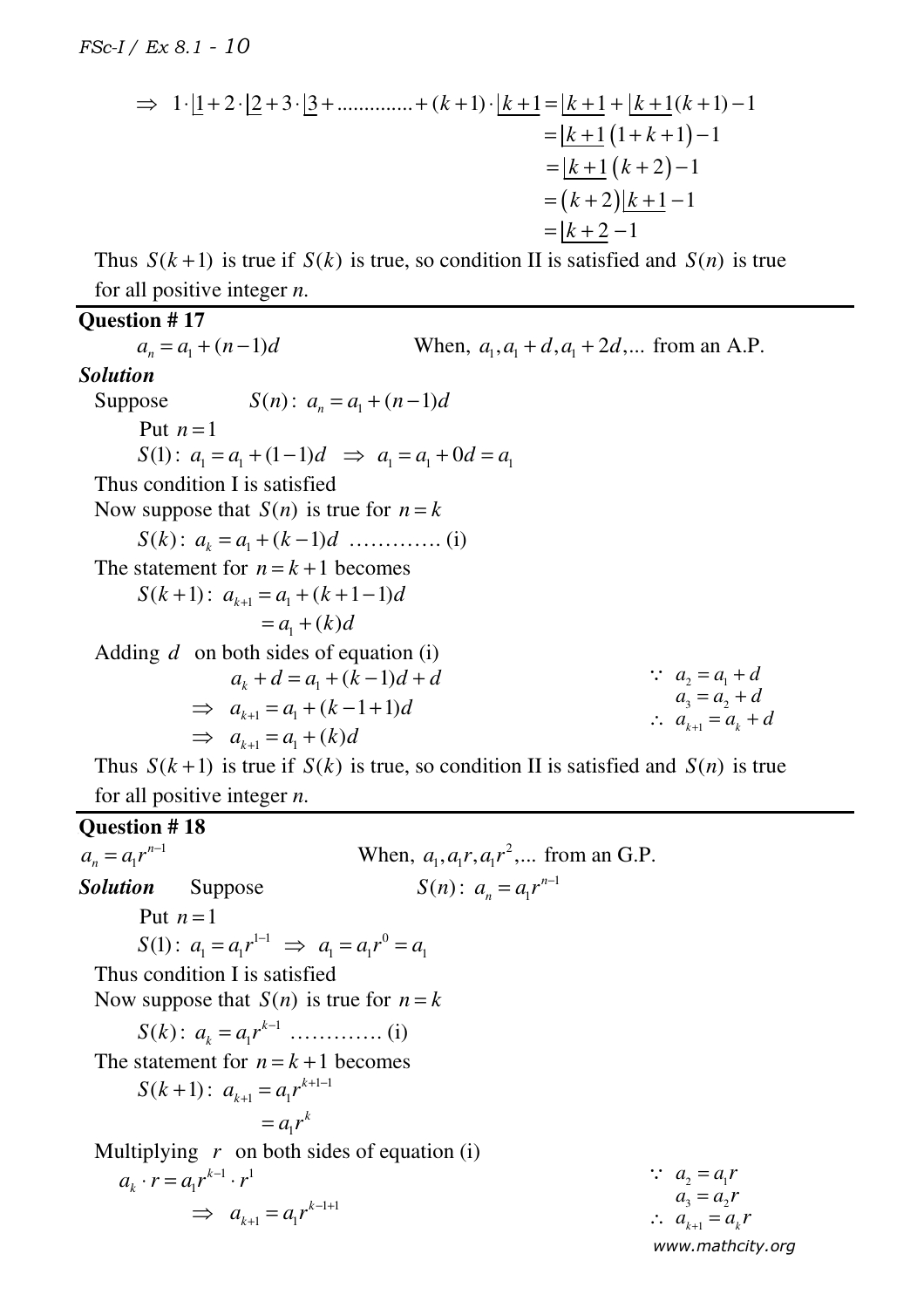$$
\implies a_{k+1} = a_1 r^k
$$

Thus  $S(k+1)$  is true if  $S(k)$  is true, so condition II is satisfied and  $S(n)$  is true for all positive integer *n*.

## **Question # 19**

$$
1^2 + 3^2 + 5^2 + \dots + (2n - 1)^2 = \frac{n(4n^2 - 1)}{3}
$$

#### *Solution*

Suppose 
$$
S(n): 1^2 + 3^2 + 5^2 + \dots + (2n-1)^2 = \frac{n(4n^2-1)}{3}
$$

Put  $n = 1$ 

$$
S(1): 12 = \frac{1(4(1)2 - 1)}{3} \Rightarrow 1 = \frac{1(4-1)}{3} \Rightarrow 1 = \frac{3}{3} = 1
$$

Thus condition I is satisfied

Now suppose that  $S(n)$  is true for  $n = k$ 

$$
S(k): 12 + 32 + 52 + \dots + (2k - 1)2 = \frac{k(4k2 - 1)}{3} \dots \dots (i)
$$

The statement for  $n = k + 1$  becomes

$$
S(k+1): 1^{2} + 3^{2} + 5^{2} + \dots + (2(k+1) - 1)^{2} = \frac{(k+1)(4(k+1)^{2} - 1)}{3}
$$
  
\n
$$
\Rightarrow 1^{2} + 3^{2} + 5^{2} + \dots + (2k+1)^{2} = \frac{(k+1)(4(k^{2} + 2k + 1) - 1)}{3}
$$
  
\n
$$
= \frac{(k+1)(4k^{2} + 8k + 4 - 1)}{3}
$$
  
\n
$$
= \frac{(k+1)(4k^{2} + 8k + 3)}{3}
$$
  
\n
$$
= \frac{4k^{3} + 8k^{2} + 3k + 4k^{2} + 8k + 3}{3}
$$
  
\n
$$
= \frac{4k^{3} + 12k^{2} + 11k + 3}{3}
$$

Adding  $(2k+1)^2$  on both sides of equation (i)

$$
1^{2} + 3^{2} + 5^{2} + \dots + (2k - 1)^{2} + (2k + 1)^{2} = \frac{k(4k^{2} - 1)}{3} + (2k + 1)^{2}
$$
  
\n
$$
\Rightarrow 1^{2} + 3^{2} + 5^{2} + \dots + (2k + 1)^{2} = \frac{k(4k^{2} - 1) + 3(2k + 1)^{2}}{3}
$$
  
\n
$$
= \frac{k(4k^{2} - 1) + 3(4k^{2} + 4k + 1)}{3}
$$
  
\n
$$
= \frac{4k^{3} - k + 12k^{2} + 12k + 3}{3}
$$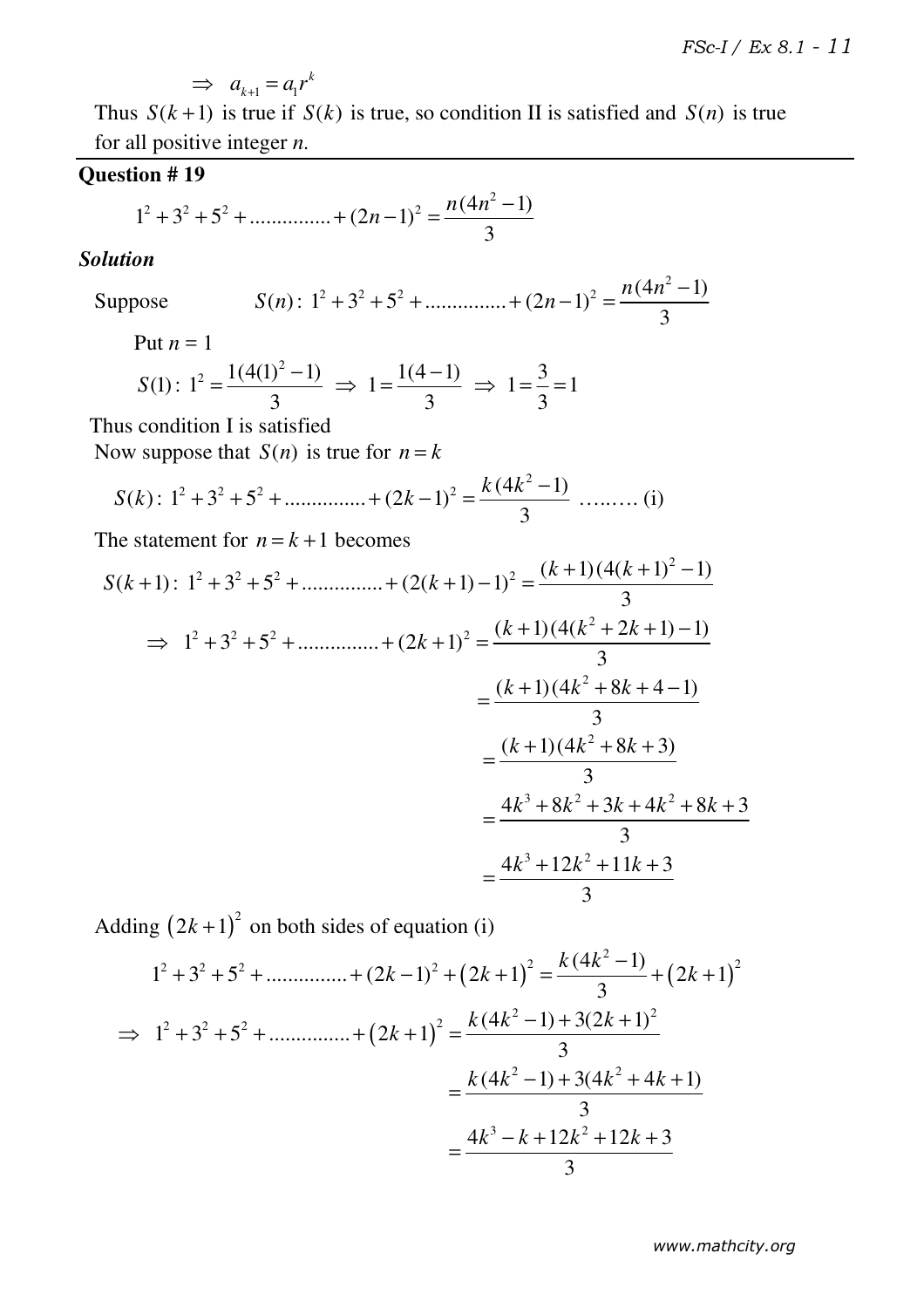$$
=\frac{4k^3+12k^2+11k+3}{3}
$$

Thus  $S(k+1)$  is true if  $S(k)$  is true, so condition II is satisfied and  $S(n)$  is true for all positive integer *n*.

Question # 20  
\n
$$
\binom{3}{3} + \binom{4}{3} + \binom{5}{3} + \dots + \binom{n+2}{3} = \binom{n+3}{4}
$$
\nSolution

#### *Solution*

Suppose *S n*( ) :

$$
S(n): \binom{3}{3} + \binom{4}{3} + \binom{5}{3} + \dots + \binom{n+2}{3} = \binom{n+3}{4}
$$

Put 
$$
n = 1
$$
  
\nL.H.S =  $\binom{3}{3} = 1$   
\nR.H.S =  $\binom{1+3}{4} = \binom{4}{4} = 1$ 

 $L.H.S = R.H.S$ 

 Thus condition I is satisfied Now suppose that  $S(n)$  is true for  $n = k$ 

$$
S(k): \binom{3}{3} + \binom{4}{3} + \binom{5}{3} + \dots + \binom{k+2}{3} = \binom{k+3}{4} + \dots + \dots
$$
 (i)

The statement for  $n = k + 1$  becomes

$$
S(k+1): \binom{3}{3} + \binom{4}{3} + \binom{5}{3} + \dots + \binom{k+1+2}{3} = \binom{k+1+3}{4}
$$

$$
\Rightarrow \binom{3}{3} + \binom{4}{3} + \binom{5}{3} + \dots + \binom{k+3}{3} = \binom{k+4}{4}
$$

 Adding 3 3  $(k+3)$  $\begin{pmatrix} 1 & 1 \\ 3 & 1 \end{pmatrix}$  on both sides of equation (i)

$$
\begin{pmatrix} 3 \\ 3 \end{pmatrix} + \binom{4}{3} + \binom{5}{3} + \dots + \binom{k+2}{3} + \binom{k+3}{4} = \binom{k+3}{4} + \binom{k+3}{3}
$$
\n
$$
\Rightarrow \binom{3}{3} + \binom{4}{3} + \binom{5}{3} + \dots + \binom{k+3}{3} = \binom{k+3+1}{4} \qquad \qquad \therefore \binom{n}{r} + \binom{n}{r-1} = \binom{n+1}{r}
$$
\n
$$
\Rightarrow \binom{3}{3} + \binom{4}{3} + \binom{5}{3} + \dots + \binom{k+3}{3} = \binom{k+4}{4}
$$

Thus  $S(k+1)$  is true if  $S(k)$  is true, so condition II is satisfied and  $S(n)$  is true for all positive integer *n*.

#### **Question # 21**

Prove by mathematical induction that for all positive integral values of *n* .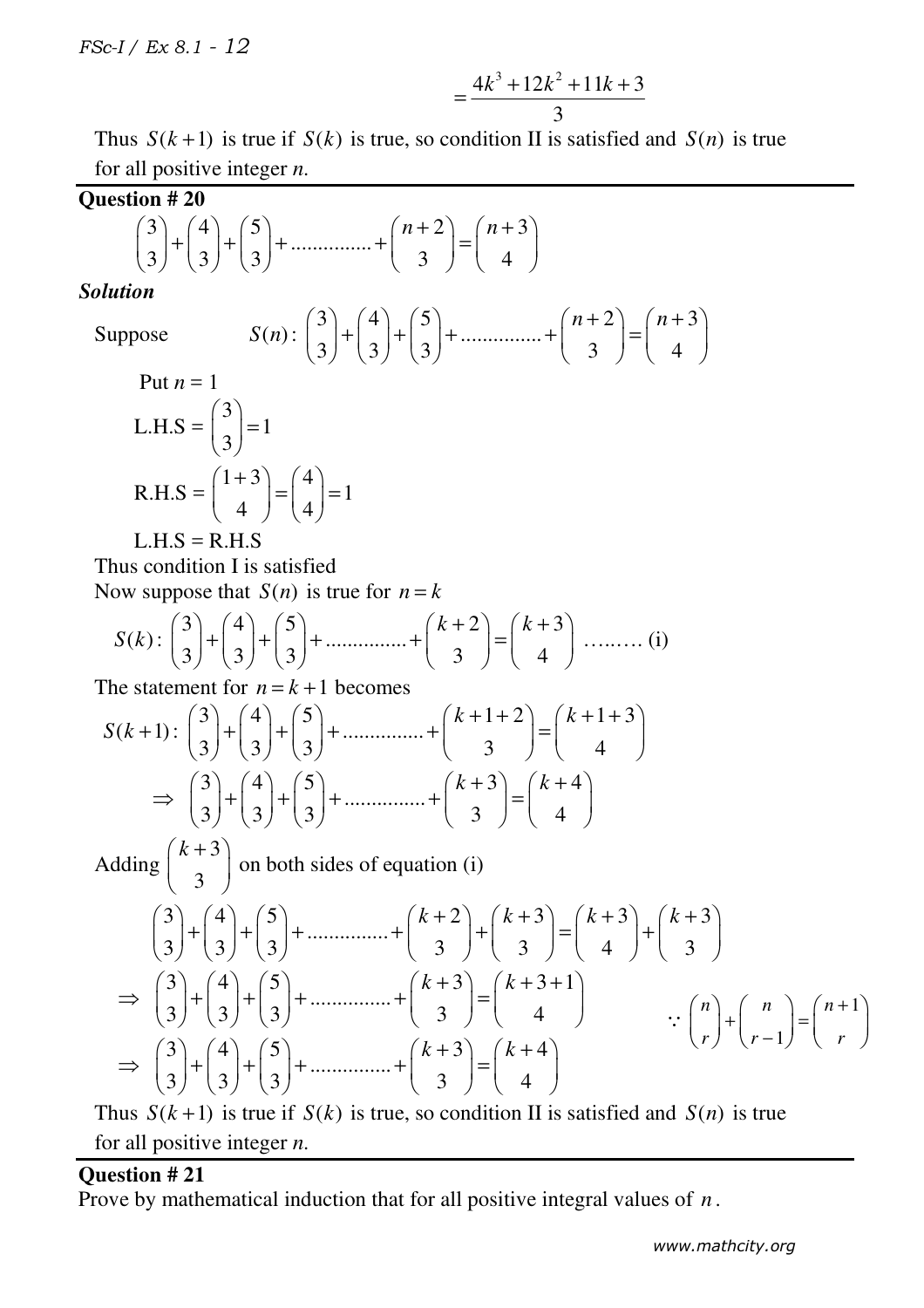2

*Q*

+

+

2

 $\overline{0}$ 

(i)  $n^2 + n$  is divisible by 2 (ii)  $5^n - 2^n$ (ii)  $5^n - 2^n$  is divisible by 3 (iii)  $5^n - 1$  is divisible by 4 (iv)  $8 \times 10^n - 2$ (iv)  $8 \times 10^{n} - 2$  is divisible by 6 (v)  $n^3 - n$  is divisible by 6 *Solution*  (i) Suppose  $S(n)$ :  $n^2 + n$ Put  $n=1$  $S(1): 1^2 + 1 = 2$  *S*(1) is clearly divisible by 2, Thus condition I is satisfied Now suppose that given statement is true for  $n = k$  $S(k) : k^2 + k$  Then there exists quotient *Q* such that  $k^2 + k = 2Q$ The statement for  $n = k + 1$  $S(k+1)$ :  $(k+1)^2 + k + 1$  $= k^2 + 2k + 1 + k + 1$  $=k^2 + k + 2k + 2$  $= 20 + 2k + 2$ ∴  $k^2 + k = 2Q$  $= 2(Q + k + 1)$ 2  $k^2 + k$  $k^2 + k$ 

Clearly  $S(k+1)$  is divisible by 2.

Since the truth for  $n = k$  implies the truth for  $n = k + 1$  therefore the given statement is true for  $\forall$   $n \in \mathbb{Z}^+$ .

(ii) Suppose  $S(n) : 5^n - 2^n$ Put  $n=1$  $S(1)$ :  $5^1 - 2^1 = 3$ *S*(1) is clearly divisible by 3, Thus condition I is satisfied

Now suppose that given statement is true for  $n = k$ 

 $S(k) : 5^k - 2^k$ 

Then there exists quotient *Q* such that

$$
5^{k} - 2^{k} = 3Q
$$
  
The statement for  $n = k + 1$   

$$
S(k+1): 5^{k+1} - 2^{k+1}
$$

$$
= 5 \cdot 5^{k} - 2 \cdot 2^{k}
$$

$$
= 5 \cdot 5^{k} - 5 \cdot 2^{k} + 5 \cdot 2^{k} - 2 \cdot 2^{k}
$$

$$
= 5(5^{k} - 2^{k}) + 2^{k}(5 - 2)
$$

$$
= 5(3Q) + 2^{k} \cdot 3 \qquad \therefore 5^{k} - 2^{k} = 3Q
$$

$$
= 3(5Q + 2^{k})
$$

Clearly  $S(k+1)$  is divisible by 3.

Since the truth for  $n = k$  implies the truth for  $n = k + 1$  therefore the given statement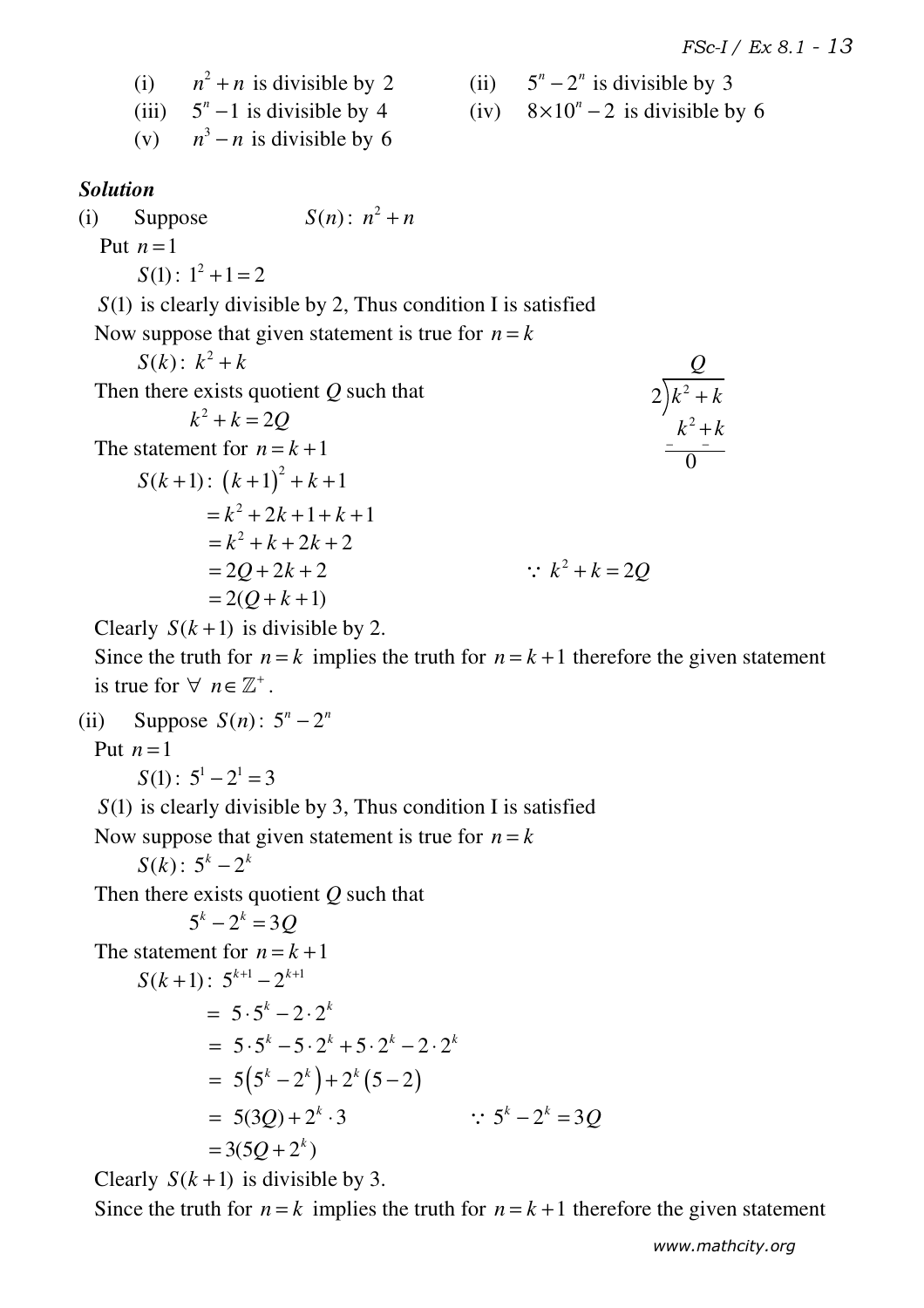*FSc-I / Ex 8.1 - 14* is true for  $\forall$   $n \in \mathbb{Z}^+$ . (iii) *Same as Question # 21 (ii)* Hint:  $S(k+1)$ :  $5^{k+1}$  – 1  $= 5 \cdot 5^{k} - 1 = 5 \cdot 5^{k} - 5 + 5 - 1$  $= 5(5<sup>k</sup> - 1) + 4 = 5(4Q) - 4$   $\therefore 5<sup>k</sup> - 1 = 4Q$ (iv) Suppose  $S(n)$ :  $8 \times 10^n - 2$ Put  $n=1$  $S(1): 8 \times 10^{1} - 2 = 80 - 2 = 78 = 6 \times 13$  *S*(1) is clearly divisible by 6, Thus condition I is satisfied Now suppose that given statement is true for  $n = k$  $S(k)$ :  $8 \times 10^{k} - 2$  Then there exists quotient *Q* such that  $8 \times 10^{k} - 2 = 6Q$ The statement for  $n = k + 1$  $S(k+1)$ :  $8\times10^{k+1}$  – 2  $= 8 \times 10 \cdot 10^{k} - 2$  $= 8 \times 10 \cdot 10^{k} - 2 \cdot 10 + 2 \cdot 10 - 2$   $-$ ing & +ing 2 · 10  $= 10 (8 \times 10^{k} - 2) + 20 - 2$  $= 10(6Q) + 18$   $\therefore 8 \times 10^{k} - 2 = 6Q$  $= 6(10Q + 3)$ Clearly  $S(k+1)$  is divisible by 6. Since the truth for  $n = k$  implies the truth for  $n = k + 1$  therefore the given statement is true for  $\forall$   $n \in \mathbb{Z}^+$ . (v) **Suppose**  $S(n)$ **:**  $n^3 - n$ Put  $n=1$  $S(1): 1^3 - 1 = 0$ *S*(1) i.e. 0 is clearly divisible by 6, Thus condition I is satisfied Now suppose that given statement is true for  $n = k$ *S*(*k*):  $k^3 - k$  Then there exists quotient *Q* such that  $k^3 - k = 6Q$ The statement for  $n = k + 1$  $S(k+1)$ :  $(k+1)^3 - (k+1)$ 

$$
= k3 + 3k2 + 3k + 1 - k - 1
$$
  
\n
$$
= k3 + 3k2 + 3k + 1 - k - 1
$$
  
\n
$$
= (k3 - k) + 3(k2 + k)
$$
  
\n
$$
= 6Q + 3(2Q')
$$
  
\n
$$
= 6Q + 6Q'
$$

Since  $n^2 + n$  is divisible by 2 Therefore  $n^2 + n = 2Q'$ Or  $k^2 + k = 2Q'$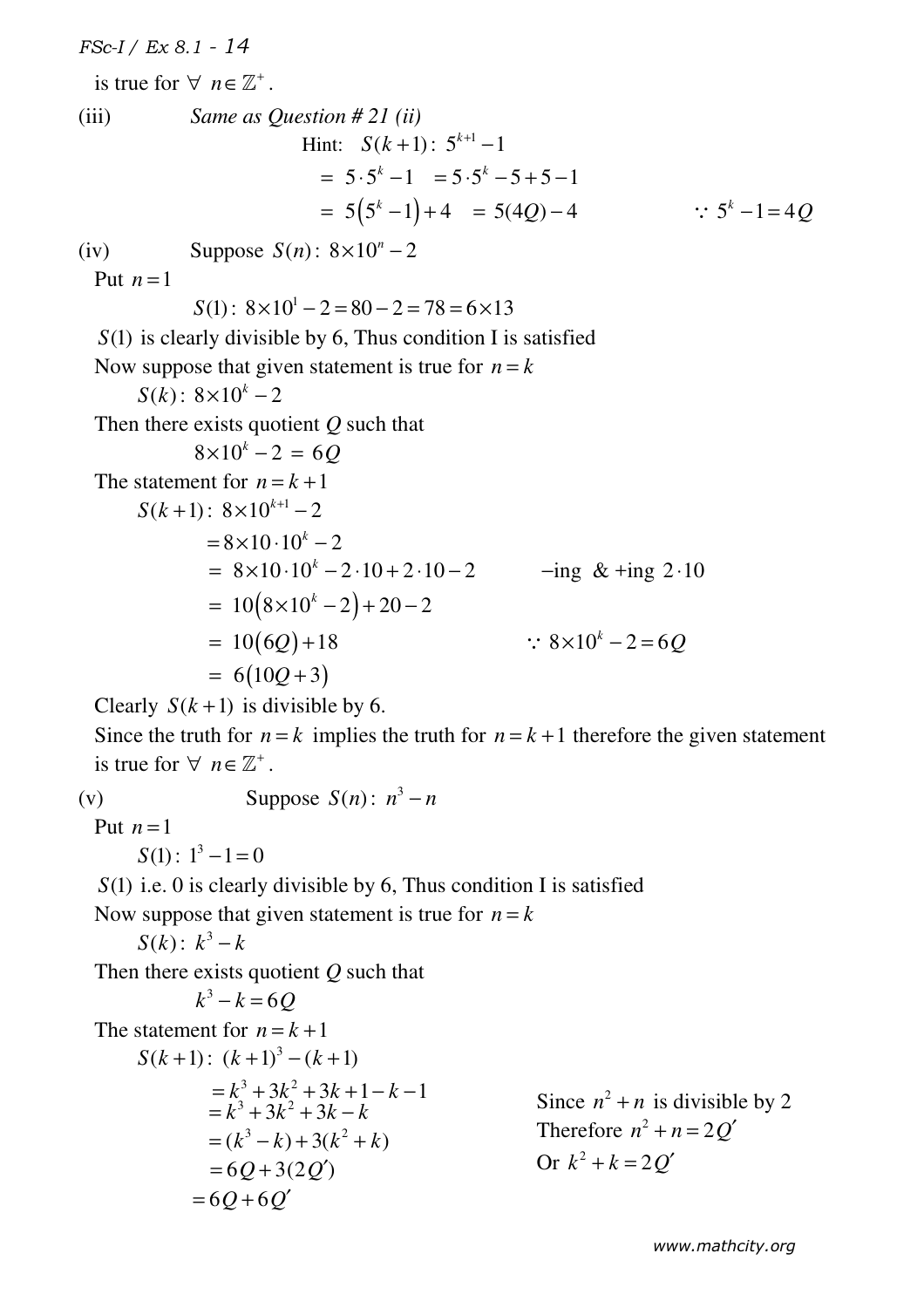Clearly  $S(k+1)$  is divisible by 6.

Since the truth for  $n = k$  implies the truth for  $n = k + 1$  therefore the given statement is true for  $\forall$   $n \in \mathbb{Z}^+$ .

## **Question # 22**

$$
\frac{1}{3} + \frac{1}{3^2} + \dots + \frac{1}{3^n} = \frac{1}{2} \left( 1 - \frac{1}{3^n} \right)
$$

 *Suppose* 

$$
S(n): \frac{1}{3} + \frac{1}{3^2} + \dots + \frac{1}{3^n} = \frac{1}{2} \left( 1 - \frac{1}{3^n} \right)
$$

Put  $n = 1$ 

$$
S(1): \frac{1}{3} = \frac{1}{2} \left( 1 - \frac{1}{3^{1}} \right) \implies \frac{1}{3} = \frac{1}{2} \left( \frac{2}{3} \right) \implies \frac{1}{3} = \frac{1}{3}
$$

Thus condition I is satisfied

Now suppose that  $S(n)$  is true for  $n = k$ 

*S k*( ) : <sup>2</sup> 1 1 1 1 1 .............. 1 3 3 3 2 3 *k k* + + + = − …………. (i)

The statement for  $n = k + 1$  becomes

$$
S(k+1): \frac{1}{3} + \frac{1}{3^2} + \dots + \frac{1}{3^{k+1}} = \frac{1}{2} \left( 1 - \frac{1}{3^{k+1}} \right)
$$

Adding  $\frac{1}{2^k}$  $\frac{1}{3^k}$  on both sides of equation (i)

$$
\frac{1}{3} + \frac{1}{3^2} + \dots + \frac{1}{3^k} + \frac{1}{3^{k+1}} = \frac{1}{2} \left( 1 - \frac{1}{3^k} \right) + \frac{1}{3^{k+1}}
$$
  
\n
$$
\Rightarrow \frac{1}{3} + \frac{1}{3^2} + \dots + \frac{1}{3^{k+1}} = \frac{1}{2} - \frac{1}{2 \cdot 3^k} + \frac{1}{3 \cdot 3^k}
$$
  
\n
$$
= \frac{1}{2} - \frac{1}{3^k} \left( \frac{1}{2} - \frac{1}{3} \right)
$$
  
\n
$$
= \frac{1}{2} - \frac{1}{3^k} \left( \frac{3 - 2}{6} \right) = \frac{1}{2} - \frac{1}{3^k} \left( \frac{1}{6} \right)
$$
  
\n
$$
= \frac{1}{2} \left( 1 - \frac{1}{3^k} \left( \frac{1}{3} \right) \right)
$$
  
\n
$$
= \frac{1}{2} \left( 1 - \frac{1}{3^{k+1}} \right)
$$

Thus  $S(k+1)$  is true if  $S(k)$  is true, so condition II is satisfied and  $S(n)$  is true for all positive integer *n*.

## **Question # 23**

$$
1^{2} - 2^{2} + 3^{2} - 4^{2} + \dots + (-1)^{n-1} \cdot n^{2} = \frac{(-1)^{n-1} \cdot n(n+1)}{2}
$$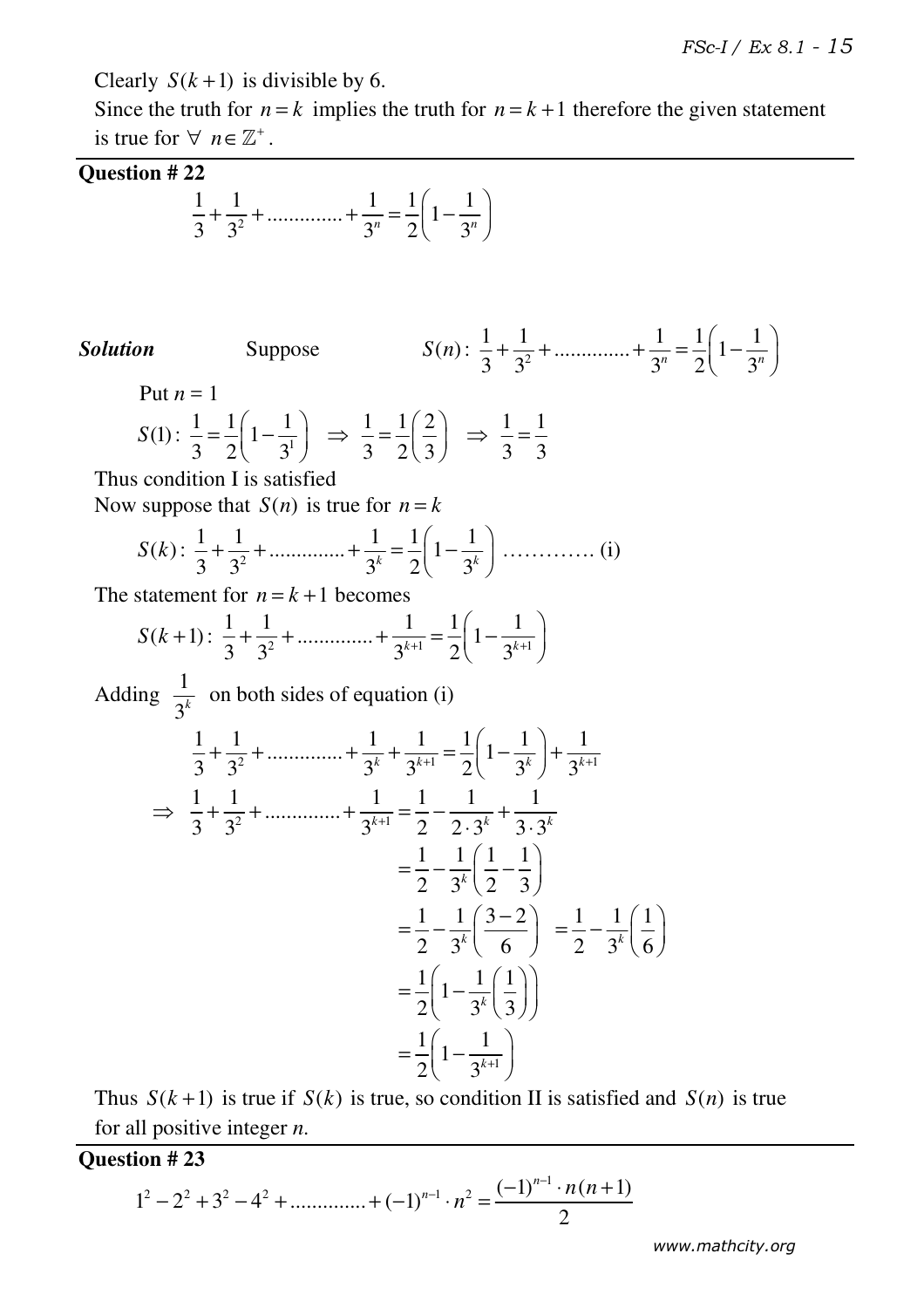*Solution* Suppose

$$
S(n): 12 - 22 + 32 - 42 + \dots + (-1)^{n-1} \cdot n2 = \frac{(-1)^{n-1} \cdot n(n+1)}{2}
$$
  
Put  $n = 1$ 

$$
S(1): 12 = \frac{(-1)^{1-1} \cdot 1(1+1)}{2} \Rightarrow 1 = \frac{(-1)^{0} \cdot 2}{2} \Rightarrow 1 = 1
$$

Thus condition I is satisfied

Now suppose that  $S(n)$  is true for  $n = k$ 

$$
S(k): 12 - 22 + 32 - 42 + \dots + (-1)k-1 \cdot k2 = \frac{(-1)^{k-1} \cdot k(k+1)}{2} \dots \dots \dots \dots \dots (i)
$$

The statement for  $n = k + 1$  becomes

$$
S(k+1): 12 - 22 + 32 - 42 + \dots + (-1)^{k+1-1} \cdot (k+1)2 = \frac{(-1)^{k+1-1} \cdot (k+1)(k+1+1)}{2}
$$
  
\n
$$
\Rightarrow 12 - 22 + 32 - 42 + \dots + (-1)^{k} \cdot (k+1)2 = \frac{(-1)^{k} \cdot (k+1)(k+2)}{2}
$$

Adding  $(-1)^k \cdot (k+1)^2$  on both sides of equation (i)

$$
1^2 - 2^2 + 3^2 - 4^2 + \dots + (-1)^{k-1} \cdot k^2 + (-1)^k \cdot (k+1)^2 = \frac{(-1)^{k-1} \cdot k(k+1)}{2} + (-1)^k \cdot (k+1)^2
$$

$$
\Rightarrow 1^2 - 2^2 + 3^2 - 4^2 + \dots + (-1)^k \cdot (k+1)^2 = \frac{(-1)^{k-1} \cdot k(k+1) + 2(-1)^k \cdot (k+1)^2}{2}
$$

$$
=\frac{(-1)^k (k+1) \left[(-1)^{-1}k+2(k+1)\right]}{2}
$$

$$
=\frac{(-1)^k (k+1) \left[-k+2k+2\right]}{2}
$$

$$
=\frac{(-1)^k (k+1) (k+2)}{2}
$$

Thus  $S(k+1)$  is true if  $S(k)$  is true, so condition II is satisfied and  $S(n)$  is true for all positive integer *n*.

# **Question # 24**

 $1^3 + 3^3 + 5^3 + \dots + (2n-1)^3 = n^2 (2n^2 - 1)$ **Solution** Suppose  $S(n)$ :  $1^3 + 3^3 + 5^3 + \dots + (2n - 1)^3 = n^2 (2n^2 - 1)$ Put  $n = 1$  $S(1): 1^3 = 1^2 (2(1)^2 - 1) \Rightarrow 1 = 1(2 - 1) \Rightarrow 1 = 1$  Thus condition I is satisfied Now suppose that  $S(n)$  is true for  $n = k$  $S(k)$ :  $1^3 + 3^3 + 5^3 + \dots + (2k-1)^3 = k^2 (2k^2 - 1) \dots \dots \dots \dots$  (i) The statement for  $n = k + 1$  becomes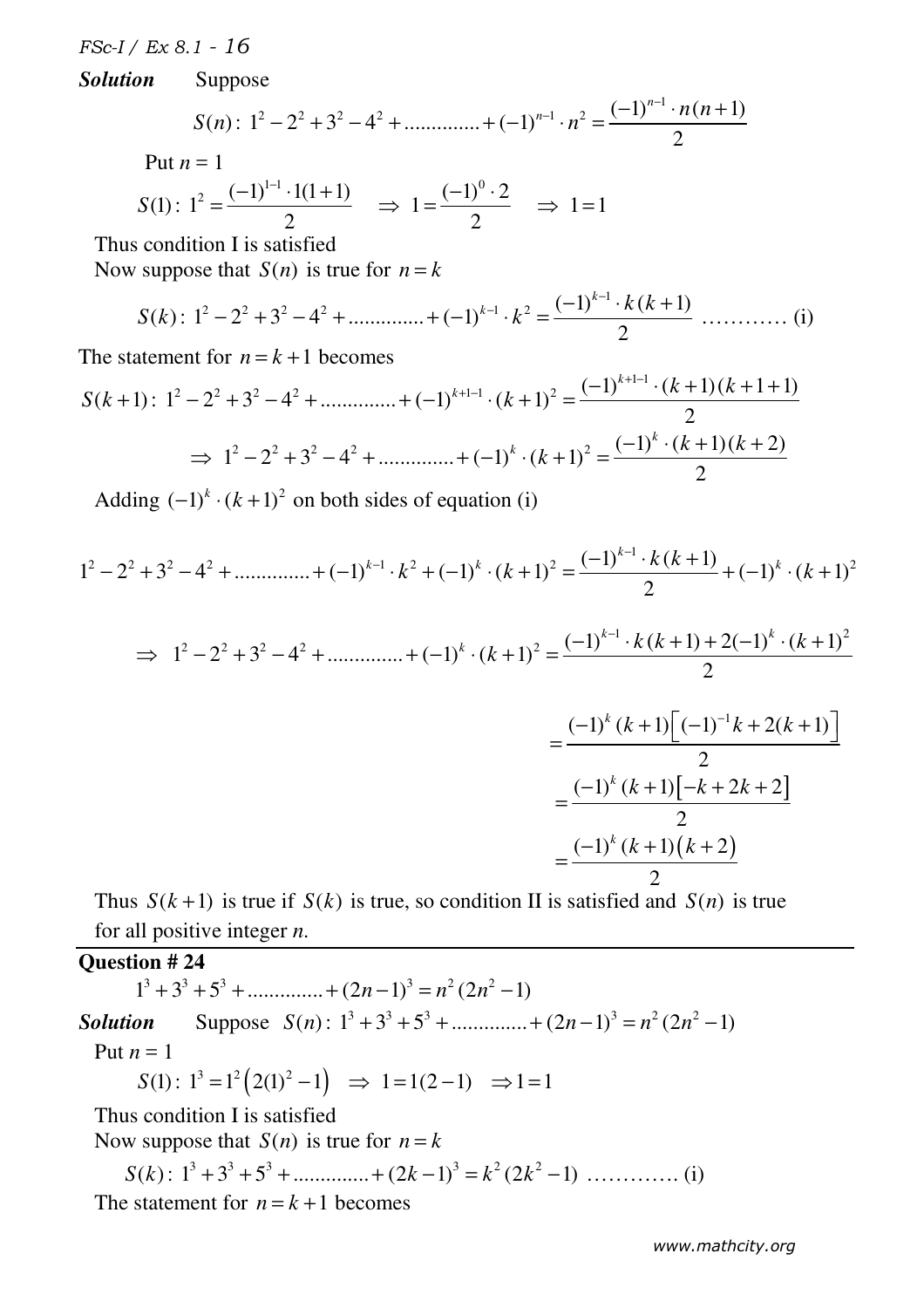$$
S(k+1): 13 + 33 + 53 + \dots + (2(k+1) - 1)3 = (k+1)2 (2(k+1)2 - 1)
$$
  
\n
$$
\Rightarrow 13 + 33 + 53 + \dots + (2k+1)3 = (k2 + 2k + 1)(2(k2 + 2k + 1) - 1)
$$
  
\n
$$
= (k2 + 2k + 1)(2k2 + 4k + 2 - 1)
$$
  
\n
$$
= (k2 + 2k + 1)(2k2 + 4k + 1)
$$

$$
= 2k4 + 4k3 + 2k2 + 4k3 + 8k2 + 4k + k2 + 2k + 1
$$
  
= 2k<sup>4</sup> + 8k<sup>3</sup> + 11k<sup>2</sup> + 6k + 1

Adding  $(2k+1)^3$  on both sides of equation (i)

$$
S(k): 13 + 33 + 53 + \dots + (2k - 1)3 + (2k + 1)3 = k2 (2k2 - 1) + (2k + 1)3
$$
  
\n
$$
\Rightarrow 13 + 33 + 53 + \dots + (2k + 1)3 = k2 (2k2 - 1) + (2k)3 + 3(2k)2 (1) + 3(2k)(1)2 + (1)3
$$
  
\n
$$
\Rightarrow 13 + 33 + 53 + \dots + (2k + 1)3 = 2k4 - k2 + 8k3 + 12k2 + 6k + 1
$$
  
\n
$$
= 2k4 + 8k3 + 11k2 + 6k + 1
$$

Thus  $S(k+1)$  is true if  $S(k)$  is true, so condition II is satisfied and  $S(n)$  is true for all positive integer *n*.

## **Question # 25**

 $x+1$  is a factor of  $x^{2n} - 1$ ;  $(x \neq -1)$ *Solution* Suppose  $S(n): x^{2n} - 1$ Put  $n=1$  $S(1)$ :  $x^{2(1)} - 1 = x^2 - 1 = (x - 1)(x + 1)$  $x+1$  is clearly factor of  $S(1)$ , Thus condition I is satisfied Now suppose that given statement is true for  $n = k$ *S*(*k*):  $x^{2k} - 1$  Then there exists quotient *Q* such that  $x^{2k} - 1 = (x + 1)Q$ The statement for  $n = k + 1$ *S*( $k+1$ ):  $x^{2(k+1)} - 1$  $x^{2k+2} - 1$  $= x^{2k+2} - x^{2k} + x^{2k} - 1$  +ing and –ing  $x^{2k}$  $+$ ing and  $-$ ing  $x^{2k}$  $= x^{2k} (x^2 - 1) + (x^{2k} - 1)$  $= x^{2k}(x-1)(x+1) + (x+1)Q$  $\therefore$   $x^{2k} - 1 = (x+1)Q$  $= (x+1) (x^{2k} (x-1) + Q)$ 

Clearly  $x+1$  is a factor of  $S(k+1)$ .

Since the truth for  $n = k$  implies the truth for  $n = k + 1$  therefore the given statement is true for  $\forall$   $n \in \mathbb{Z}^+$ .

## **Question # 26**

 $x - y$  is a factor of  $x^n - y^n$ ;  $(x \neq y)$ *Solution* Suppose  $S(n)$ :  $x^n - y^n$ Put  $n=1$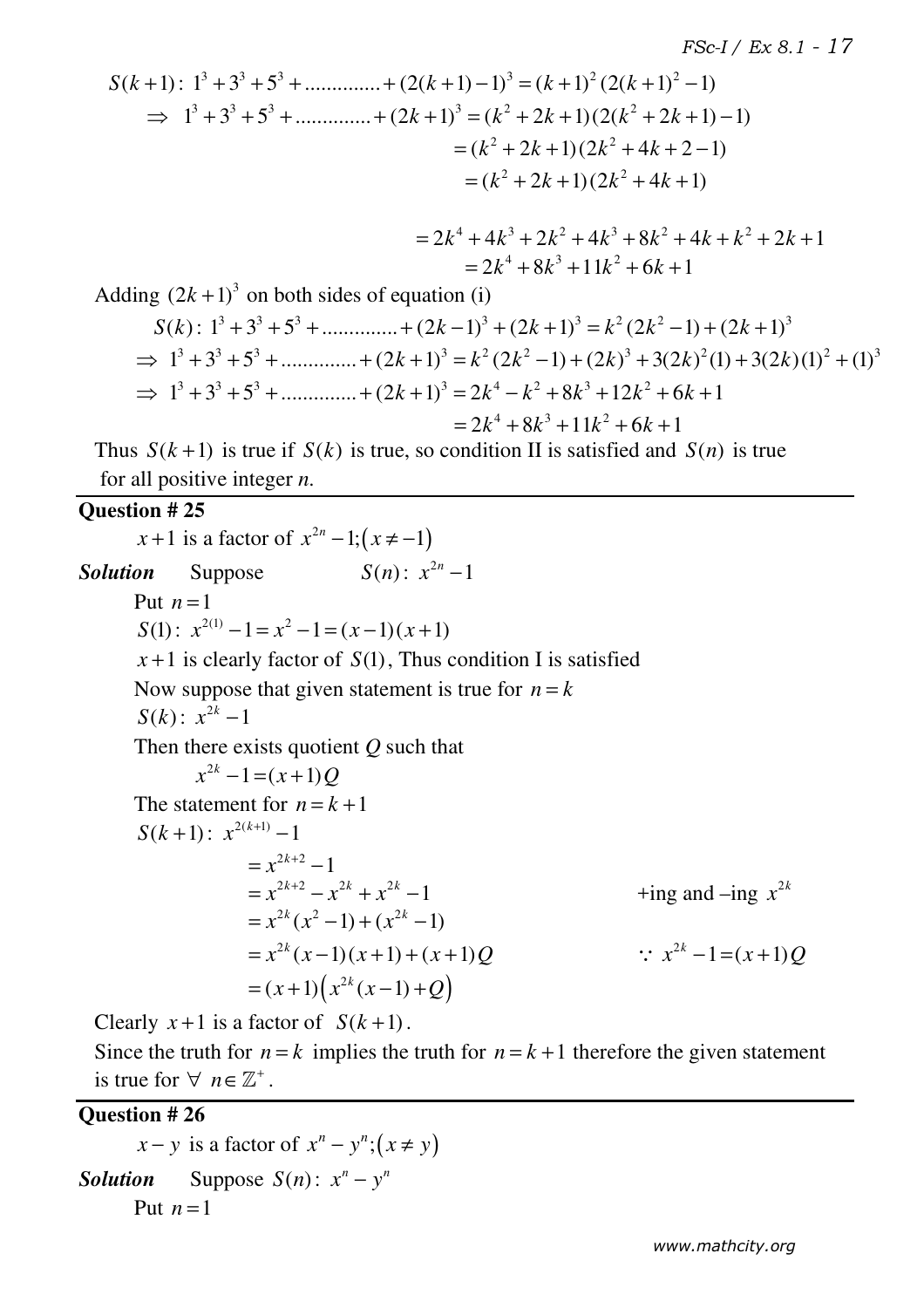*FSc-I / Ex 8.1 - 18 S*(1):  $x^1 - y^1 = x - y$  $x - y$  is clearly factor of *S*(1), Thus condition I is satisfied Now suppose that given statement is true for  $n = k$ *S(k)*:  $x^k - y^k$  Then there exists quotient *Q* such that  $(x^k - y^k) = (x - y)$ The statement for  $n = k + 1$ *S*( $k+1$ ):  $x^{k+1} - y^{k+1}$  $= x \cdot x^k - y \cdot y^k$  $= x \cdot x^k - x \cdot y^k + x \cdot y^k - y \cdot y^k$  –ing & +ing  $x y^k$  $= x(x^{k} - y^{k}) + y^{k} (x - y)$  $= x(x-y)Q + y^{k}(x-y)$  ∴  $x^{k} - y^{k} = (x-y)Q$ Clearly  $x - y$  is a factor of  $S(k+1)$ . Since the truth for  $n = k$  implies the truth for  $n = k + 1$  therefore the given statement is true for  $\forall$   $n \in \mathbb{Z}^+$ . **Question # 27**   $x + y$  is a factor of  $x^{2n-1} + y^{2n-1}$ ;  $(x \neq y)$ *Solution* Suppose  $S(n)$ :  $x^{2n-1} + y^{2n-1}$ Put  $n=1$  $S(1)$ :  $x^{2(1)-1} + y^{2(1)-1} = x^1 + y^1 = x + y$  $x + y$  is clearly factor of  $S(1)$ , Thus condition I is satisfied Now suppose that given statement is true for  $n = k$ *S*(*k*):  $x^{2k-1} + y^{2k-1}$  Then there exists quotient *Q* such that  $x^{2k-1} + y^{2k-1} = (x + y)Q$ The statement for  $n = k + 1$  $S(k+1)$ :  $x^{2(k+1)-1} + y^{2(k+1)-1}$  $= x^{2k+2-1} + y^{2k+2-1}$  $= x^{2k-1}(x^2 - y^2) + y^2(x^{2k-1} + y^{2k-1})$  $\therefore$   $x^{2k-1} + y^{2k-1} = (x + y)Q$  $= x^{2k+2-1} - x^{2k-1}y^2 + x^{2k-1}y^2 + y^{2k+2-1}$  +ing and –ing  $x^{2k-1}y^2$  $+$ *ing and*  $-$ *<i>ing*  $x^{2k-1}y^2$ 

$$
= x^{2k-1}(x-y)(x+y) + y^{2}(x+y)Q
$$
  
=  $(x+y)\left(x^{2k-1}(x-y) + y^{2}Q\right)$ 

Clearly  $x + y$  is a factor of  $S(k+1)$ .

Since the truth for  $n = k$  implies the truth for  $n = k + 1$  therefore the given statement is true for  $\forall$   $n \in \mathbb{Z}^+$ .

## **Principle of Extended Mathematical Induction**

A given statement  $S(n)$  is true for  $n \geq i$  if the following two conditions hold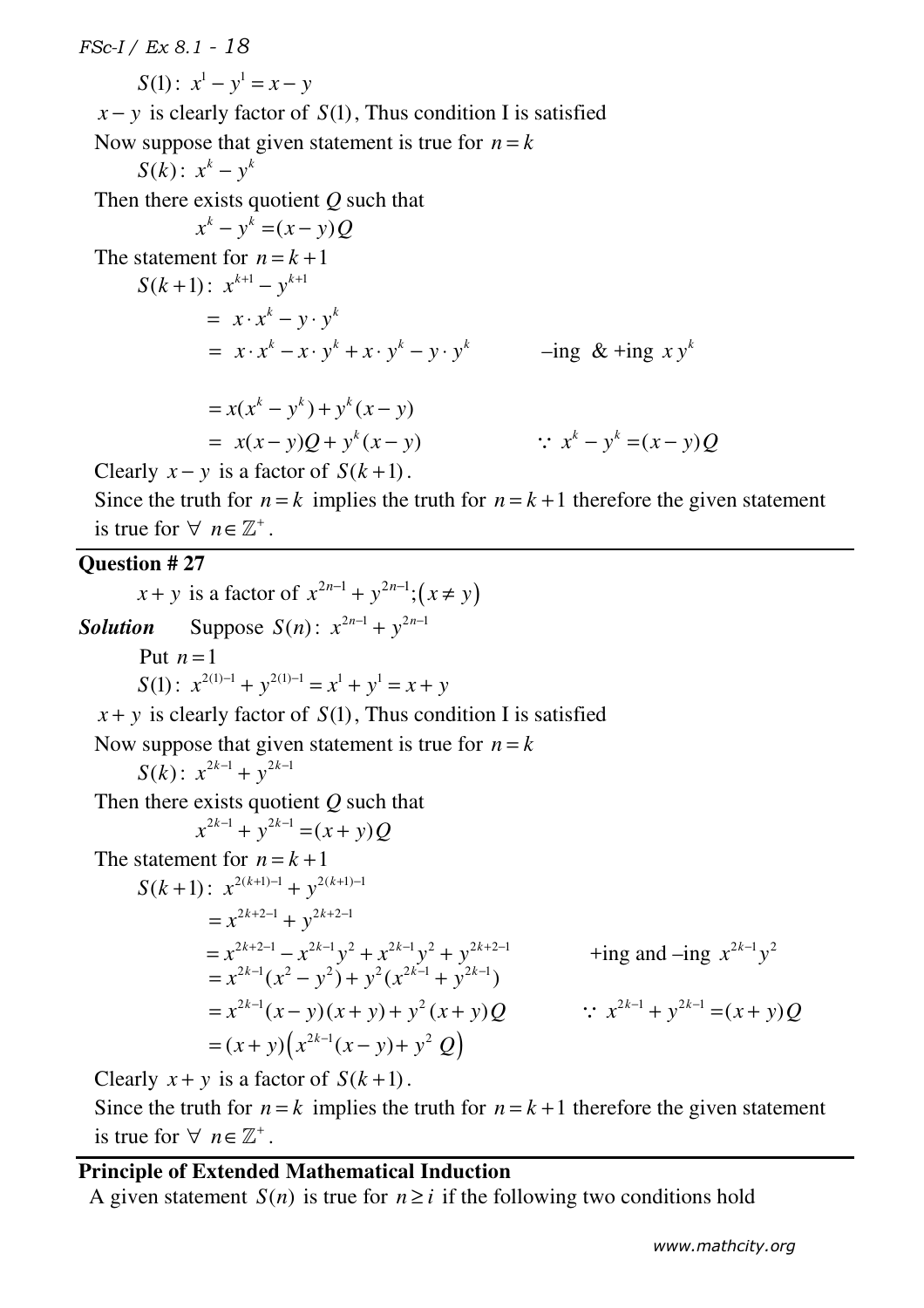*Condition I:*  $S(i)$  is true i.e.  $S(n)$  is true for  $n = i$  and *Condition II:*  $S(k+1)$  is true whenever  $S(k)$  is true for any positive integer k, Then  $S(n)$  is true for all positive integers

## **Question # 28**

 Use mathematical induction to show that  $1 + 2 + 2^2 + \dots + 2^n = 2^{n+1} - 1$  for all non-negative integers *n*. *Solution* Suppose  $S(n): 1+2+2^2+...+2^n = 2^{n+1}-1$ Put  $n = 0$  $S(1)$ :  $1 = 2^{0+1} - 1 = \implies 1 = 2 - 1 \implies 1 = 1$  Thus condition I is satisfied Now suppose that  $S(n)$  is true for  $n = k$  $S(k)$ :  $1 + 2 + 2^2 + \dots + 2^k = 2^{k+1} - 1 \dots \dots \dots \dots$  (i) The statement for  $n = k + 1$  becomes  $S(k+1): 1+2+2^2+...$   $2^{k+1}=2^{k+1+1}-1$  $= 2^{k+2} - 1$ Adding  $2^{k+1}$  on both sides of equation (i)  $1 + 2 + 2^2 + \dots + 2^{k} + 2^{k+1} = 2^{k+1} - 1 + 2^{k+1}$  $\implies$  1 + 2 + 4 + ............... + 2<sup>k+1</sup> = 2(2<sup>k+1</sup>) - 1  $= 2^{k+1+1} - 1$  $= 2^{k+1+1} - 1$ Thus  $S(k+1)$  is true if  $S(k)$  is true, so condition II is satisfied and  $S(n)$  is true  $\therefore$   $2^{k+1} + 2^{k+1} = 2(2^{k+1})$ *Note*: Non- negative number are  $0,1,2,3,...$ 

for all non-negative integers *n*.

## **Question # 29**

If A and B are square matrices and  $AB = BA$ , then show by mathematical induction that  $AB^n = B^nA$  for any positive integer *n*. *Solution* Suppose  $S(n)$ :  $AB^n = B^nA$ Put  $n=1$  $S(1)$ :  $AB^1 = B^1A \implies AB = BA$  $S(1)$  is true as we have given  $AB = BA$ , Thus condition I is satisfied Now suppose that given statement is true for  $n = k$  $S(k)$ :  $AB^{k} = B^{k}A$  … … … (i) The statement for  $n = k + 1$  $S(k+1)$ :  $AB^{k+1} = B^{k+1}A$ Post-multiplying equation (i) by *B*.

$$
(ABk)B = (BkA)B
$$
  
\n
$$
\Rightarrow A(BkB) = Bk(AB)
$$
 by associative law  
\n
$$
\Rightarrow ABk+1 = Bk(BA)
$$
  $\therefore AB = BA$  (given)  
\n
$$
= (BkB)A = Bk+1A
$$

Thus  $S(k+1)$  is true if  $S(k)$  is true, so condition II is satisfied and  $S(n)$  is true for all positive integers *n*.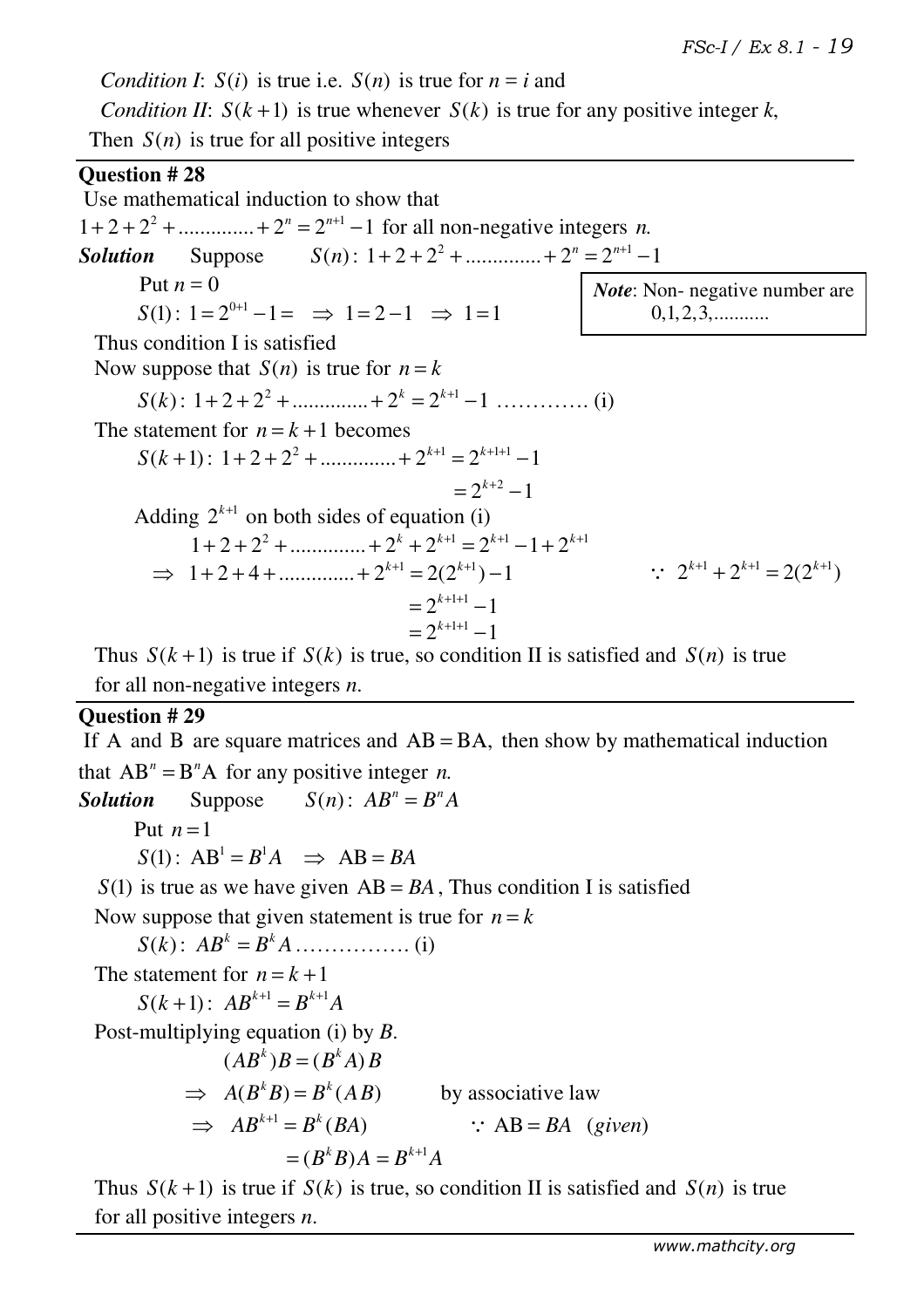## **Question # 30**

Prove by Principle of mathematical induction that  $n^2 - 1$  is divisible by 8 when *n* is and odd positive integer.

*Solution* Suppose  $S(n) : n^2 - 1$ Put  $n=1$  $S(1)$ :  $(1)^2 - 1 = 0$  *S*(1) is clearly divisible by 8, Thus condition I is satisfied Now suppose that given statement is true for  $n = k$  where k is odd. *S*(*k*):  $k^2 - 1$  Then there exists quotient *Q* such that  $k^2 - 1 = 8 Q$ As  $k + 2$  is the next odd integer after k The statement for  $n = k + 1$  $S(k+2)$ :  $(k+2)^2-1$  $= k^2 + 4k + 4 - 1$  $=k^2-1+4k+4$  $= 80 + 4(k + 1)$ ∴  $k^2 + k = 2Q$ Since *k* is odd therefore  $k+1$  is even so their exists integer *t* such that  $k+1 = 2t$  $\Rightarrow S(k+2) := 8Q + 4(2t)$  $= 80 + 8t$ 

Clearly  $S(k+2)$  is divisible by 8 so condition II is satisfied.

Therefor the given statement is true for odd positive integers.

#### **Question # 31**

Use the principle of mathematical induction to prove that  $\ln x^n = n \ln x$  for any integral  $n \geq 0$  if *x* is a positive number.

**Solution** Suppose  $S(n)$ :  $\ln x^n = n \ln x$ 

Put  $n=1$ 

 $S(1)$ :  $\ln x^1 = (1) \ln x$   $\implies \ln x = \ln x$ 

*S*(1) is true so condition I is satisfied.

Now suppose that given statement is true for  $n = k$ 

*S k*( ) : ln ln *<sup>k</sup> x k x* = ……………. (i)

The statement for  $n = k + 1$ 

 $S(k+1)$ :  $\ln x^{k+1} = (k+1)\ln x$ 

Now adding  $\ln x$  on both sides of equation (i)

$$
\ln x^{k} + \ln x = k \ln x + \ln x
$$
  
\n
$$
\Rightarrow \ln x^{k} \cdot x = (k+1) \ln x \qquad \therefore \ln x + \ln y = \ln x y
$$

$$
\Rightarrow \ln x^{k+1} = (k+1)\ln x
$$

Thus  $S(k+1)$  is true if  $S(k)$  is true, so condition II is satisfied and  $S(n)$  is true

for all  $n \in \mathbb{Z}^+$ .

## **Question # 32**

 $n! > 2^n - 1$  for integral values of  $n \ge 4$ .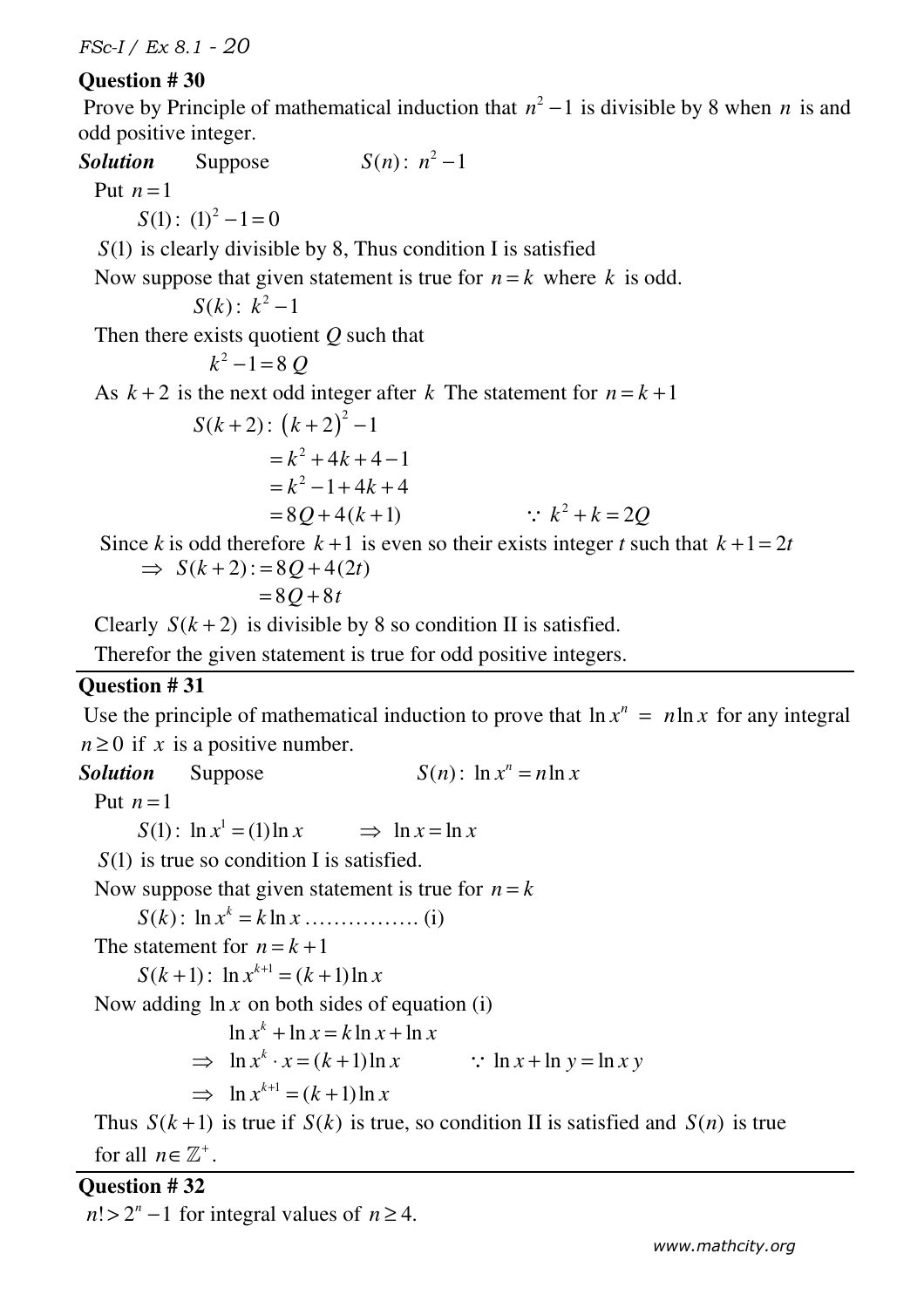*Solution* Suppose  $S(n) : n! > 2^n - 1$  ;  $n \ge 4$ Put  $n=4$  $S(4)$ :  $4! > 2^4 - 1 \Rightarrow 24 > 16 - 1 \Rightarrow 24 > 15$  *S*(4) is true so condition I is satisfied. Now suppose that given statement is true for  $n = k$ *S k*( ) : ! 2 1 *<sup>k</sup> k* > − ……………. (i) The statement for  $n = k + 1$  $S(k+1)$ :  $(k+1)!$  >  $2^{k+1}$  -1 Multiplying both sides of equation (i) by  $k+1$  $(k+1)k! > (k+1)(2<sup>k</sup> - 1)$  $\Rightarrow$   $(k+1)!$  >  $(k+1+2-2)(2<sup>k</sup> - 1)$   $\therefore$   $(k+1)k! = (k+1)!$  $\Rightarrow (k+1)! > (k-1+2)(2^{k}-1)$  $\Rightarrow$   $(k+1)! > k \cdot 2^{k} - k - 2^{k} + 1 + 2 \cdot 2^{k} - 2$  $\Rightarrow$   $(k+1)! > (k \cdot 2^{k} - 2^{k} - k) + 2^{k+1} - 1$  $\implies$   $(k+1)! > 2^{k+1} - 1$  $\cdots k \cdot 2^k - 2^k - k \geq 0 \quad \forall k \geq 4$ 

Thus  $S(k+1)$  is true if  $S(k)$  is true, so condition II is satisfied and  $S(n)$  is true for all integers  $n \geq 4$ .

### **Question # 33**

 $n^2 > n + 3$  for integral values of  $n \ge 3$ . **Solution** Suppose  $S(n) : n^2 > n+3$  ;  $n \ge 3$ Put  $n=3$  $S(3) : 3^2 > 3 + 3 \implies 9 > 6$ *S*(3) is true so condition I is satisfied. Now suppose that given statement is true for  $n = k$ *S k*( ) : 2 *k k* > + 3……………. (i) The statement for  $n = k + 1$  $S(k+1)$ :  $(k+1)^2 > k+1+3 \implies (k+1)^2 > k+4$ Adding  $2k + 1$  on both sides of equation (i)  $k^2 + 2k + 1 > k + 3 + 2k + 1$  $\Rightarrow$   $(k+1)^2 > k+4+2k$  $\Rightarrow$   $(k+1)^2 > k+4$  ignoring 2*k* as  $2k > 0$ Thus  $S(k+1)$  is true if  $S(k)$  is true, so condition II is satisfied and  $S(n)$  is true

for all integers  $n \geq 3$ .

## **Question # 34**

 $4^n > 3^n + 2^{n-1}$  for integral values of  $n \ge 2$ . *Solution* Suppose  $S(n): 4^n > 3^n + 2^{n-1}$  ;  $n \ge 2$ Put  $n=2$  $S(2)$ :  $4^2 > 3^2 + 2^{2-1} \Rightarrow 16 > 9 + 2 \Rightarrow 16 > 11$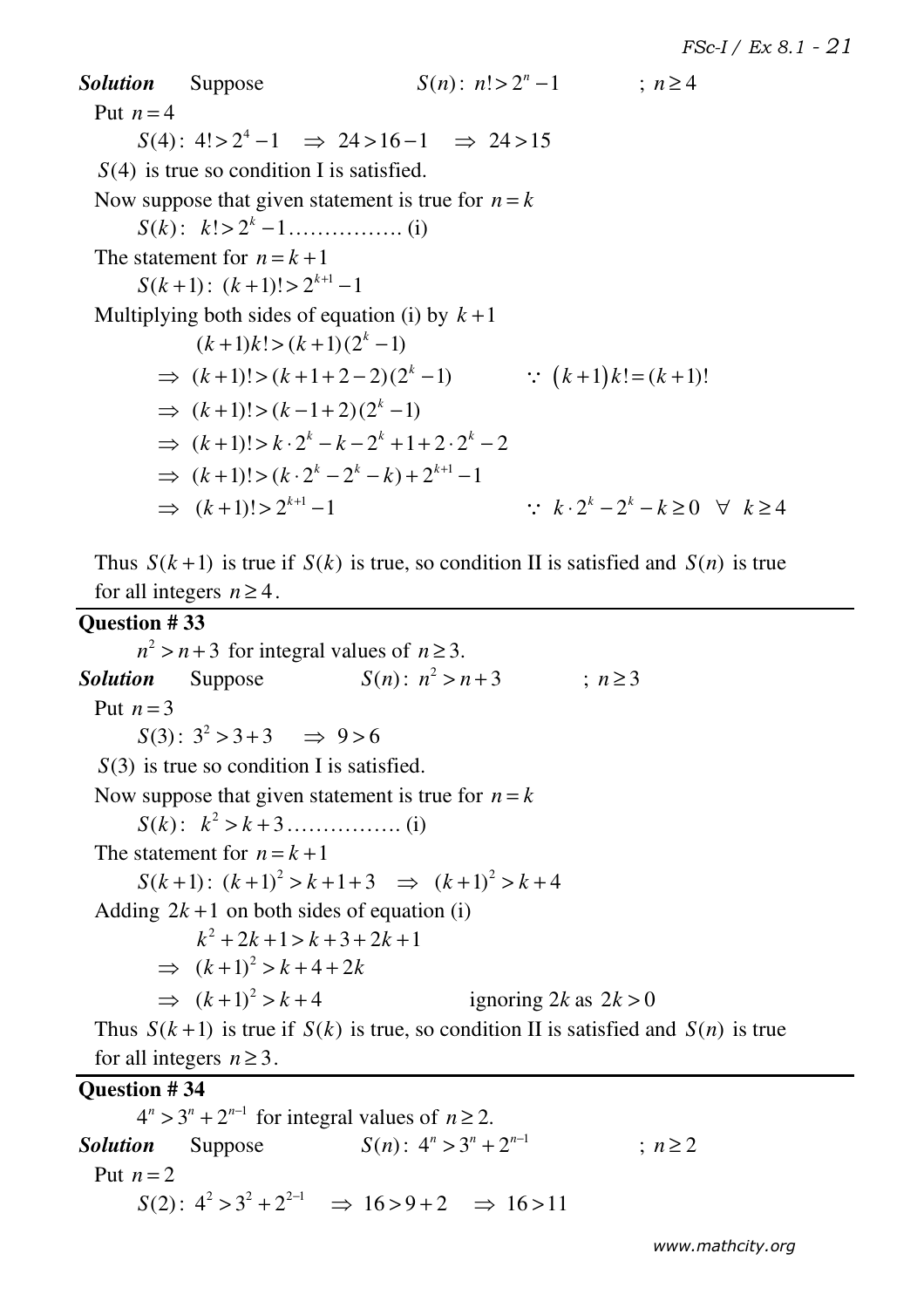*S*(2) is true so condition I is satisfied. Now suppose that given statement is true for  $n = k$  $S(k)$ :  $4^{k} > 3^{k} + 2^{k-1}$  … *(i)* The statement for  $n = k + 1$  $S(k+1)$ :  $4^{k+1} > 3^{k+1} + 2^{k+1-1}$  $\rightarrow$  4<sup>k+1</sup> > 3<sup>k+1</sup> + 2<sup>k</sup> Multiplying both sides of equation (i) by 4.  $4(4^k) > 4(3^k + 2^{k-1})$  $\rightarrow$  4<sup>k+1</sup> > 4.3<sup>k</sup> + 4.2<sup>k-1</sup>  $\implies$  4<sup>k+1</sup> > (3+1)  $\cdot$ 3<sup>k</sup> + (2+2)  $\cdot$  2<sup>k-1</sup>  $\implies$  4<sup>k+1</sup> > 3 · 3<sup>k</sup> + 3<sup>k</sup> + 2 · 2<sup>k-1</sup> + 2 · 2<sup>k-1</sup>  $\implies$  4<sup>k+1</sup> > 3<sup>k+1</sup> + 2<sup>k</sup> + (3<sup>k</sup> + 2<sup>k</sup>) ⇒  $4^{k+1} > 3^{k+1} + 2^k$  ignoring  $3^k + 2^k$  as  $3^k + 2^k > 0$ 

Thus  $S(k+1)$  is true if  $S(k)$  is true, so condition II is satisfied and  $S(n)$  is true for all integers  $n \geq 3$ .

## **Question # 35**

 $3^n < n!$  for integral values of  $n \ge 6$ . **Solution** Suppose  $S(n): 3^n < n!$  $: n > 6$ Put  $n=7$  $S(7)$ :  $3^7$  < 7!  $\Rightarrow$  2187 < 5040 *S*(2) is true so condition I is satisfied. Now suppose that given statement is true for  $n = k$ *S k*( ) : 3 ! *<sup>k</sup>* < *k* ……………. (i) The statement for  $n = k + 1$  $S(k+1)$ :  $3^{k+1} < (k+1)!$ Multiplying both sides of equation (i) by  $k+1$ .  $(k+1)3^{k} < (k+1)k!$  $\Rightarrow$   $((k-2)+3)3^{k} < (k+1)!$  $\implies$   $(k-2)3^k + 3^{k+1} < (k+1)!$  $\Rightarrow$  3<sup>k+1</sup> < (k+1)!  $\therefore$   $(k-2)3^{k} > 0$  ∀  $k > 6$ Thus  $S(k+1)$  is true if  $S(k)$  is true, so condition II is satisfied and  $S(n)$  is true for all integers  $n > 6$ .

## **Question # 36**

 $n! > n^2$  for integral values of  $n \geq 4$ . **Solution** Suppose  $S(n)$ :  $n! > n^2$  $n > 4$ Put  $n=4$  $S(4): 4! > 4^2 \implies 24 > 16$ *S*(4) is true so condition I is satisfied.

Now suppose that given statement is true for  $n = k$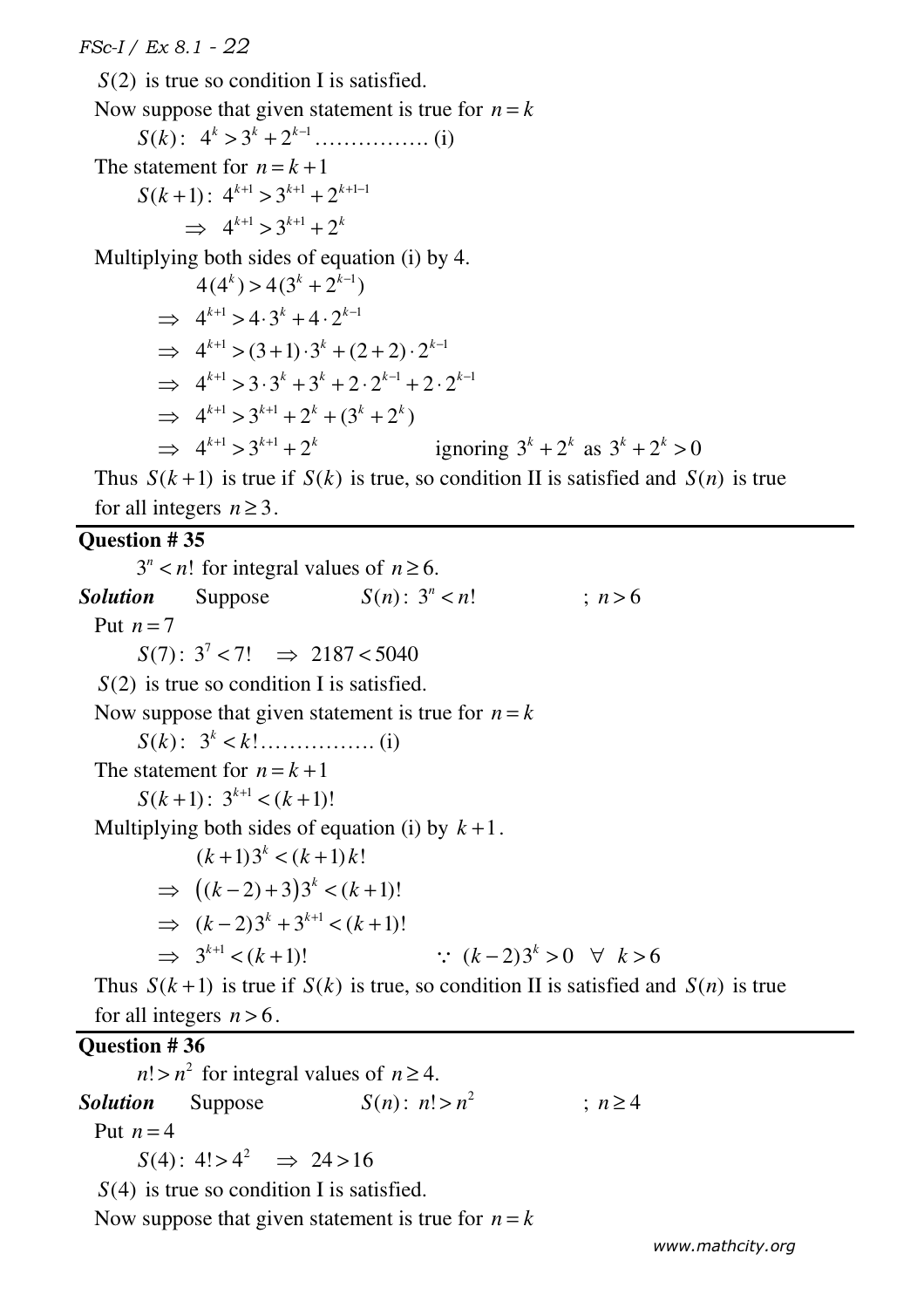*S k*( ) : 2 *k k* ! > ……………. (i)

The statement for  $n = k + 1$ 

 $S(k+1)$ :  $(k+1)!$  >  $(k+1)^2$ 

Multiplying both sides of equation (i) by  $k+1$ .

$$
(k+1)k! > (k+1)k2
$$
  
\n⇒  $(k+1)! > (k+1)(k+1)$    
\n⇒  $(k+1)! > (k+1)^2$    
\n∴  $k+1 < k^2 \forall k \ge 4$ 

Thus  $S(k+1)$  is true if  $S(k)$  is true, so condition II is satisfied and  $S(n)$  is true for all integers  $n \geq 4$ .

#### **Question # 37**

 $3+5+7+$ ..............  $(2n+5)=(n+2)(n+4)$  for integral values of  $n \ge -1$ . *Solution* Suppose  $S(n)$ :  $3+5+7+$ ...............  $+(2n+5)=(n+2)(n+4)$ ;  $n \ge -1$ Put  $n = -1$  $S(-1)$ :  $3 = (-1 + 2)(-1 + 4)$   $\Rightarrow$   $3 = (1)(3)$   $\Rightarrow$   $3 = 3$  Thus condition I is satisfied Now suppose that  $S(n)$  is true for  $n = k$  *S k*( ) : 3 5 7 .............. (2 5) ( 2)( 4) + + + + + = + + *k k k* …………. (i) The statement for  $n = k + 1$  becomes  $S(k+1)$ :  $3+5+7+$ ..............+  $(2(k+1)+5) = ((k+1)+2)((k+1)+4)$  $\Rightarrow$  3+5+7+.............+(2k+7)=(k+3)(k+5) Adding  $(2k + 7)$  on both sides of equation (i)  $S(k)$ :  $3 + 5 + 7 +$ ............... +  $(2k + 5) + (2k + 7) = (k + 2)(k + 4) + (2k + 7)$  $\Rightarrow$  3+5+7+..............+(2k+7)=k<sup>2</sup> + 2k + 4k + 8 + 2k + 7  $= k^2 + 8k + 15$  $=k^2+5k+3k+15$  $= k (k + 5) + 3(k + 5)$  $=(k + 5)(k + 3)$ 

Thus  $S(k+1)$  is true if  $S(k)$  is true, so condition II is satisfied and  $S(n)$  is true for all integers  $n \ge -1$ .

#### **Question # 38**

 $1 + nx \le (1 + x)^n$  for integral values of  $n \ge -1$ . *Solution* Suppose  $S(n): 1 + nx \le (1 + x)^n$  ;  $n \ge 2$ Put  $n = 2$  $S(2)$ :  $1 + 2x \le (1 + x)^2 \implies 1 + 2x \le 1 + 2x + x^2$ *S*(2) is true so condition I is satisfied. Now suppose that given statement is true for  $n = k$  $S(k)$ :  $1 + kx \le (1 + x)^k$  … ………….. (i) The statement for  $n = k + 1$  $S(k+1)$ :  $1 + (k+1)x \le (1+x)^{k+1}$ Multiplying both sides of equation (i) by  $1 + x$ .